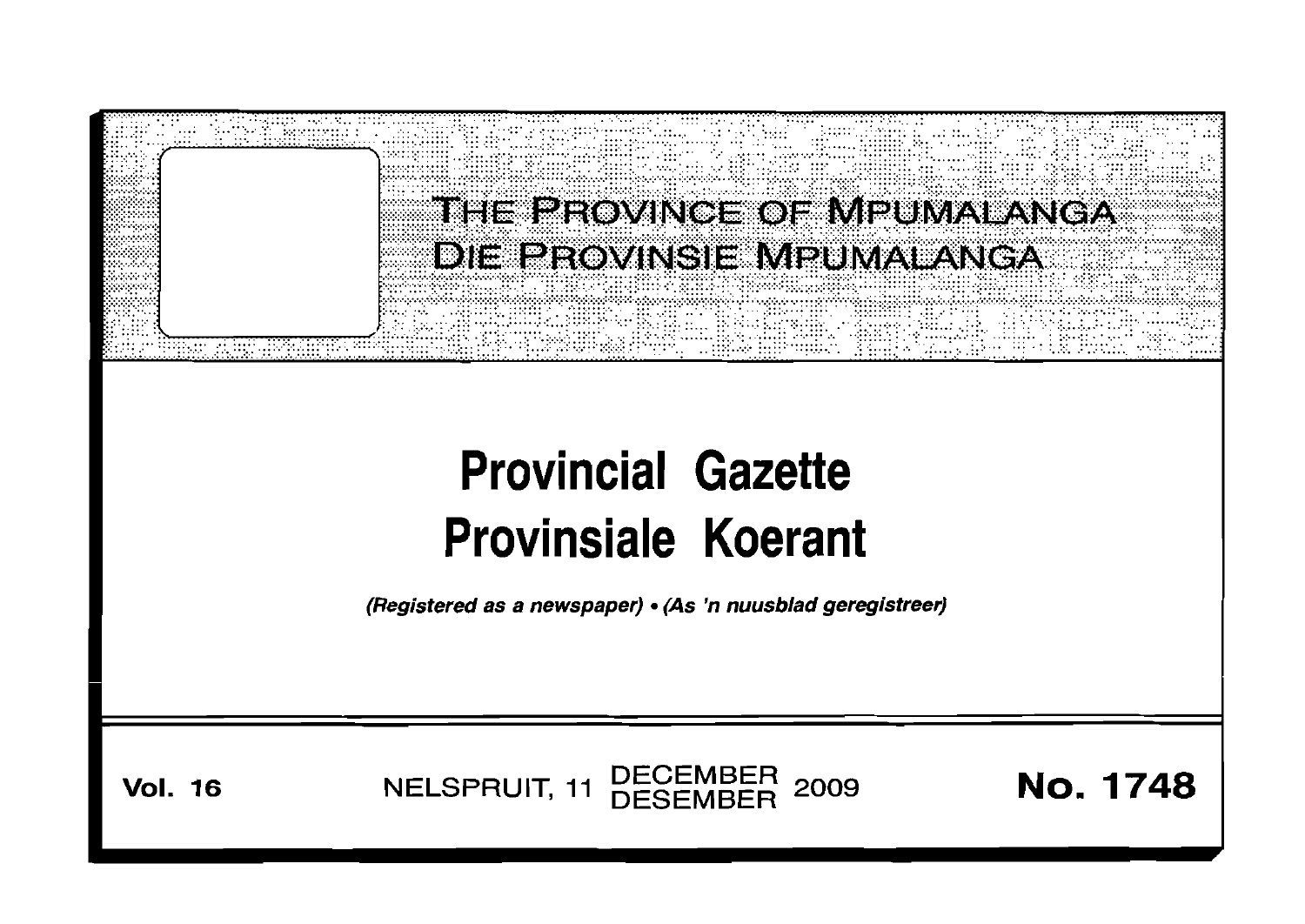#### **IMPORTANT NOTICE**

**The Government Printing Works will not be held responsible for faxed documents not received due to errors on the fax machine or faxes received which are unclear or incomplete. Please be advised that an "OK" Slip, received from a fax machine, will not be accepted as proof that documents were received by the GPW for printing. If documents are faxed to the GPW it will be the sender's responsibility to phone and confirm that the documents were received in good order.**

**Furthermore the Government Printing Works will also not be held responsible for cancellations and amendments which have not been done on original documents received from clients.**

#### **CONTENTS • INHOUD**

No. Page Gazette No. No. **GENERAL NOTICES· ALGEMENE KENNISGEWINGS** 383 Town-planning and Townships Ordinance (15/1986): Piet Retief Amendment Scheme 202 . 383 Ordonnansie op Dorpsbeplanning en Dorpe (15/1986): Piet Retief-wysigingskema 202 . 384 Town-planning and Townships Ordinance (15/1986): Machadodorp Amendment Scheme M0014 . 384 Ordonnansie op Dorpsbeplanning en Dorpe (15/1986): Machadodorp-wysigingskema M0014 .. 389 Town-planning and Townships Ordinance (15/1986): Amendment Scheme 1196 . 389 Ordonnansie op Dorpsbeplanning en Dorpe (15/1986): Wysigingskema 1196 .. 390 Town-planning and Townships Ordinance (15/1986): Amendment Scheme 1197 .. 390 Ordonnansie op Dorpsbeplanning en Dorpe (15/1986): Wysigingskema 1197 . 391 Town-planning and Townships Ordinance (15/1986): Amendment Scheme 1199 .. 391 Ordonnansie op Dorpsbeplanning en Dorpe (15/1986): Wysigingskema 1199 . 392 Town-planning and Townships Ordinance (15/1986): Nelspruit Amendment Scheme 1660 . 392 Ordonnansie op Dorpsbeplanning en Dorpe (15/1986): Nelspruit-wysigingskema 1660 . 393 Town-planning and Townships Ordinance (15/1986): Komatipoort Amendment Scheme 120 . 393 Ordonnansie op Dorpsbeplanning en Dorpe (15/1986): Komatipoort-wysigingskema 120 .. 394 Town-planning and Townships Ordinance (15/1986): Amendment Scheme 326 .. 394 Ordonnansie op Dorpsbeplanning en Dorpe (15/1986): Wysigingskema 326 . 395 Mpumalanga Arts and Culture Council Act (2/1999): Call for nominations of persons to serve as members of the Mpumalanga Arts and Culture Council . **LOCAL AUTHORITY NOTICES· PLAASLIKE BESTUURSKENNISGEWINGS** 255 Local Government Ordinance (17/1939): Lekwa Local Municipality: Closure: Portion of Buiten Street, Standerton ... 255 Ordonnansie op Plaaslike Bestuur (17/1939): Lekwa Plaaslike Munisipaliteit: Sluiting: Gedeelte van Buitenstraat, Standerton . 256 Town-planning and Townships Ordinance (15/1986): Dipaleseng Local Municipality: Establishment of township: Balfour Extension 3 . 256 Ordonnansie op Dorpsbeplanning en Dorpe (15/1986): Dipaleseng Plaaslike Munisipaliteit: Stigting van dorp: Balfour-uitbreiding 3 . 263 Subdivision of Land Ordinance, 1986: eMalahleni Local Municipality: Subdivision: Holding 59, Seekoeiwater Agricultural Holdings . 264 Town-planning and Townships Ordinance (15/1986): Govan Mbeki Local Municipality: Approval of Govan Mbeki Land Use Scheme, 2010 . 265 do.: eMalahleni Local Municipality: eMalahleni Amendment Scheme 1039 . 266 do.: do.: eMalahleni Amendment Scheme 1111 .. 267 do.: do.: eMalahleni Amendment Scheme 1150 . 268 do.: do.: eMalahleni Amendment Scheme 1161 . 269 do.: do.: eMalahleni Amendment Scheme 1178 . 270 do.: Pixley Ka Seme Local Municipality: Extension of boundaries: Wakkerstroom . 271 do.: Nelspruit Amendment Scheme 1457 . 272 do.: White River Amendment Scheme 303 . 9 1748 9 1748 9 1748 10 1748 10 1748 10 1748 11 1748 11 1748 11 1748 11 1748 12 1748 12 1748 13 1748 13 1748 13 1748 14 1748 14 1748 14 1748 15 1748 15 1748 16 1748 16 1748 17 1748 17 1748 17 1748 18 1748 18 1748 18 1748 19 1748 19 1748 19 1748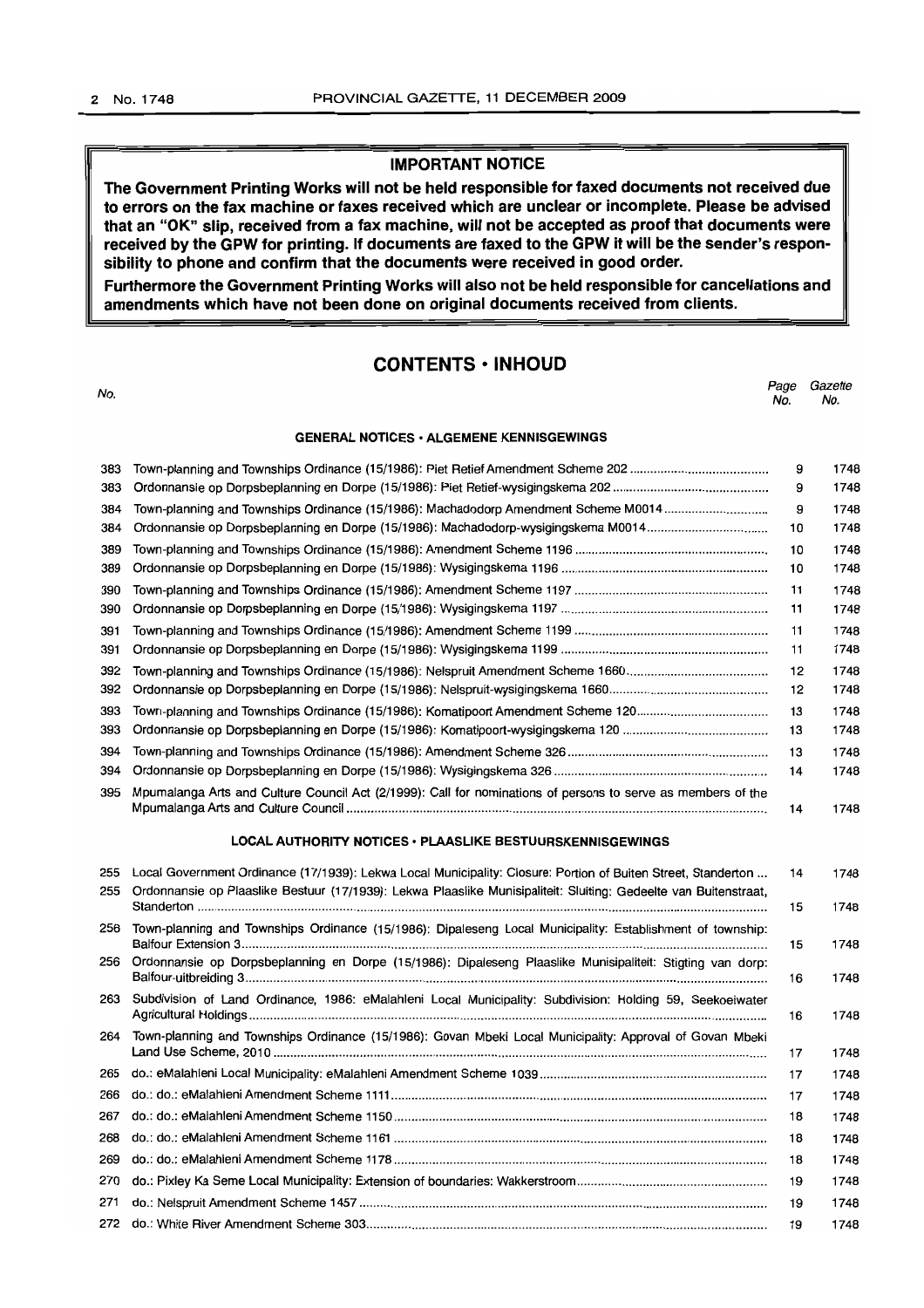PROVINSIALE KOERANT, 11 DESEMBER 2009 No. 1748 3

| No.  |                                                                                                               | Page<br>No. | Gazette<br>No. |
|------|---------------------------------------------------------------------------------------------------------------|-------------|----------------|
| 273  | Local Government Ordinance (17/1939): Steve Tshwete Local Municipality: Closure: Portion of April Street,     | 19          | 1748           |
| 273. | Ordonnansie op Plaaslike Bestuur (17/1939): Steve Tshwete Munisipaliteit: Sluiting: Gedeelte van Aprilstraat, | 20          | 1748           |
| 274  | Local Government: Municipal Property Rates Act, 2004: Mbombela Local Municipality: Public notice calling for  | 21          | 1748           |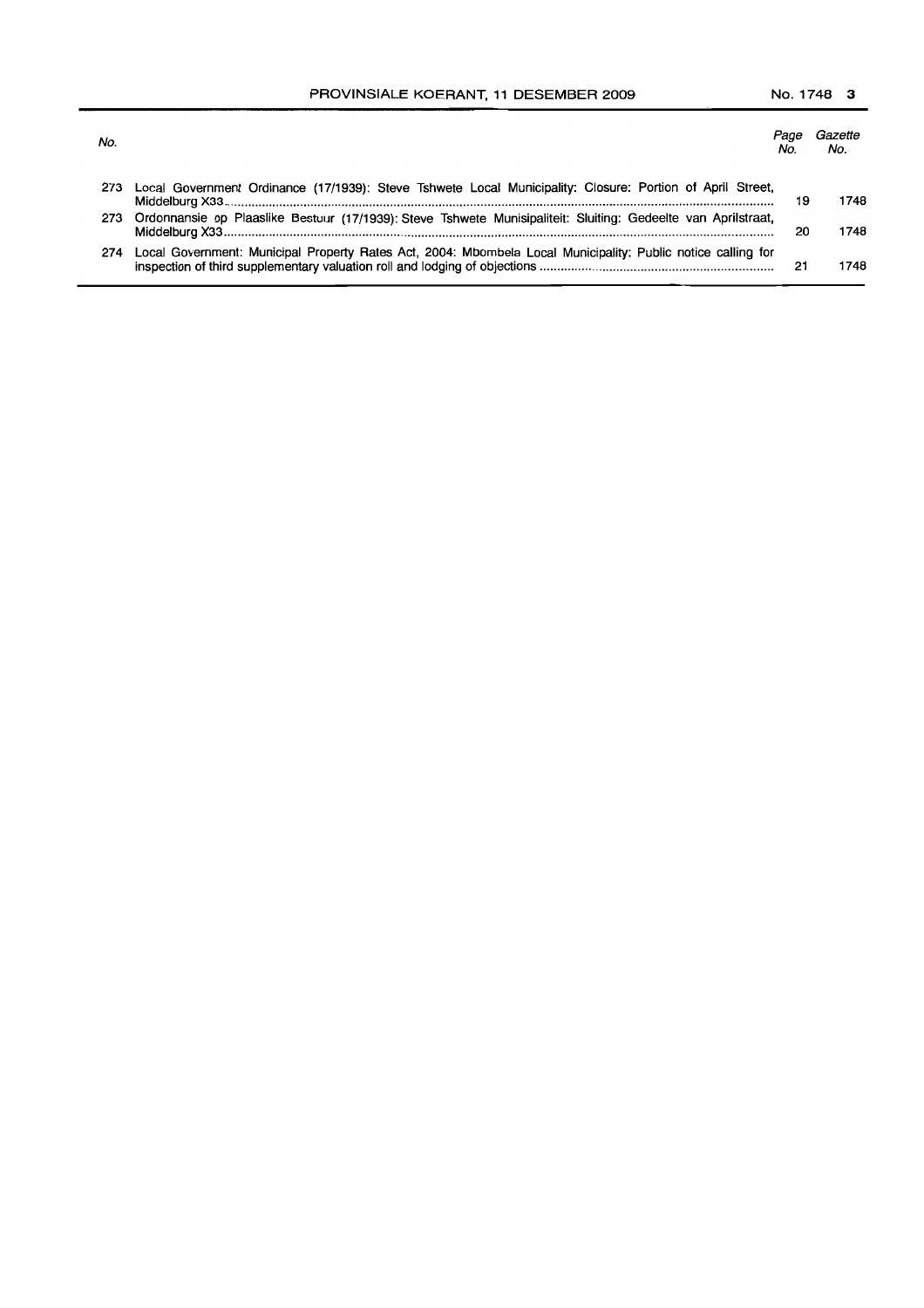# IMPORTANT NOTICE

# The

# **Mpumalanga Province Provincial Gazette** Function

will be transferred to the

# **Government Printer** in Pretoria

as from 1 April 2005

NEW PARTICULARS ARE AS FOLLOWS:

## Physical address:

Government Printing Works 149 Bosman Street Pretoria

Postal address:

Private Bag X85 Pretoria 0001

New contact persons: Louise Fourie Tel.: (012) 334-4686 Mrs H. Wolmarans Tel.: (012) 334-4591

Fax number: (012) 323-8805

E-mail address: hester.wolmarans@gpw.gov.za louise.fourie@gpw.gov.za

# Contact persons for subscribers:

Mrs S. M. Milanzi Tel.: (012) 334-4734 Mrs J. Wehmeyer Tel.: (012) 334-4753 Fax.: (012) 323-9574

This phase-in period is to commence from 18 March 2005 (suggest date of advert) and notice comes into operation as from 1 April 2005.

Subscribers and all other stakeholders are advised to send their advertisements directly to the Government Printing Works, two weeks before the 1st April 2005.

> In future, adverts have to be paid in advance before being published in the Gazette.

**AWIE VAN ZYL** Advertising Manager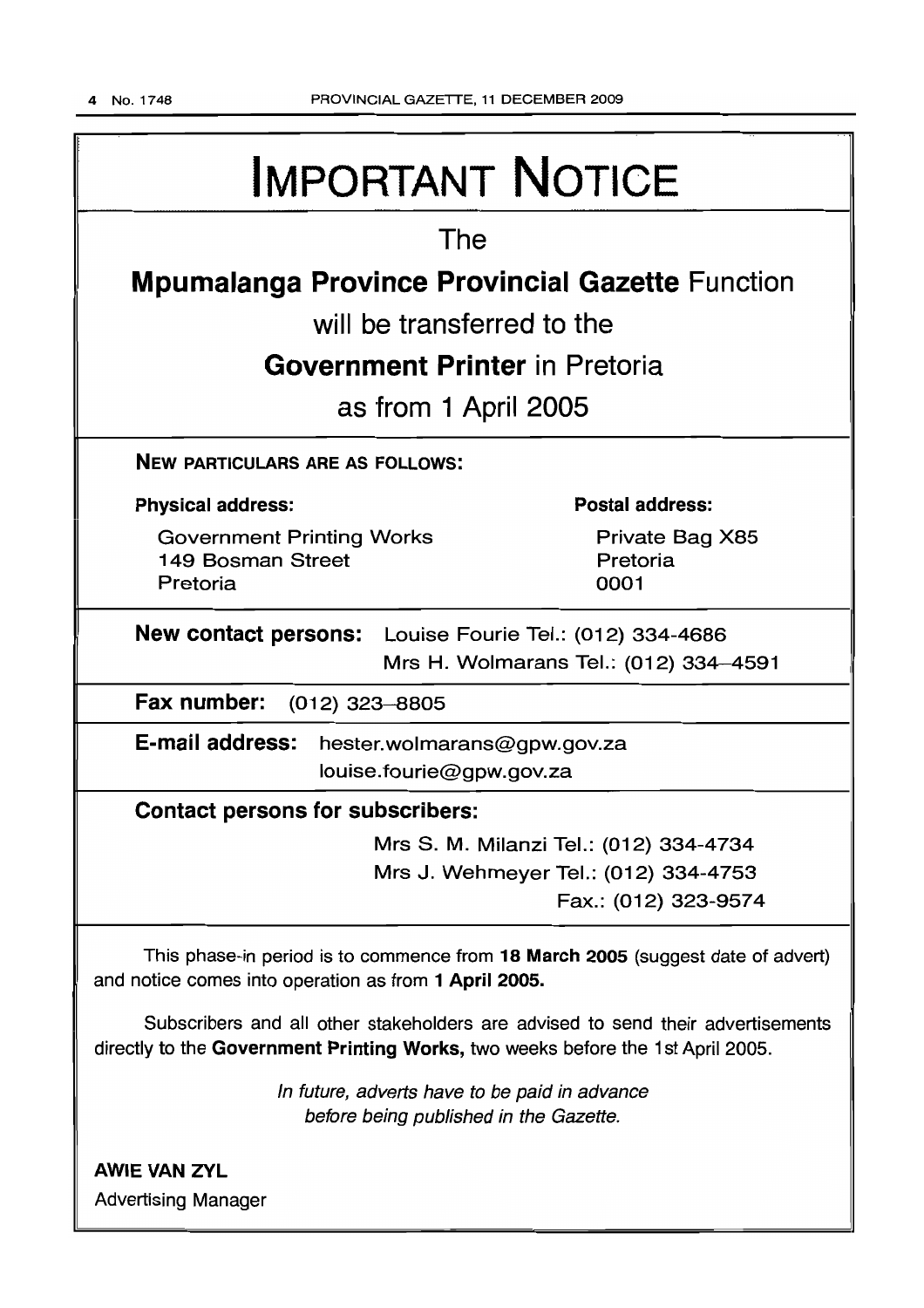



'/4 page **R 374.75**

Letter Type: Arial Size: 10 Line Spacing: At:<br>Exactly 11 pt Exactly

# '/4 page **R 562.13**

Letter Type: Arial Size: 10 Line Spacing: At:<br>Exactly 11pt Exactly

'/4 page **R 749.50** Letter Type: Arial Size: 10 Line Spacing: At:<br>Exactly 11pt Exactly

SUBSCRIPTION: R 163,35 PER YEAR / R 749.50 PER PAGE = 25CM = R 30,00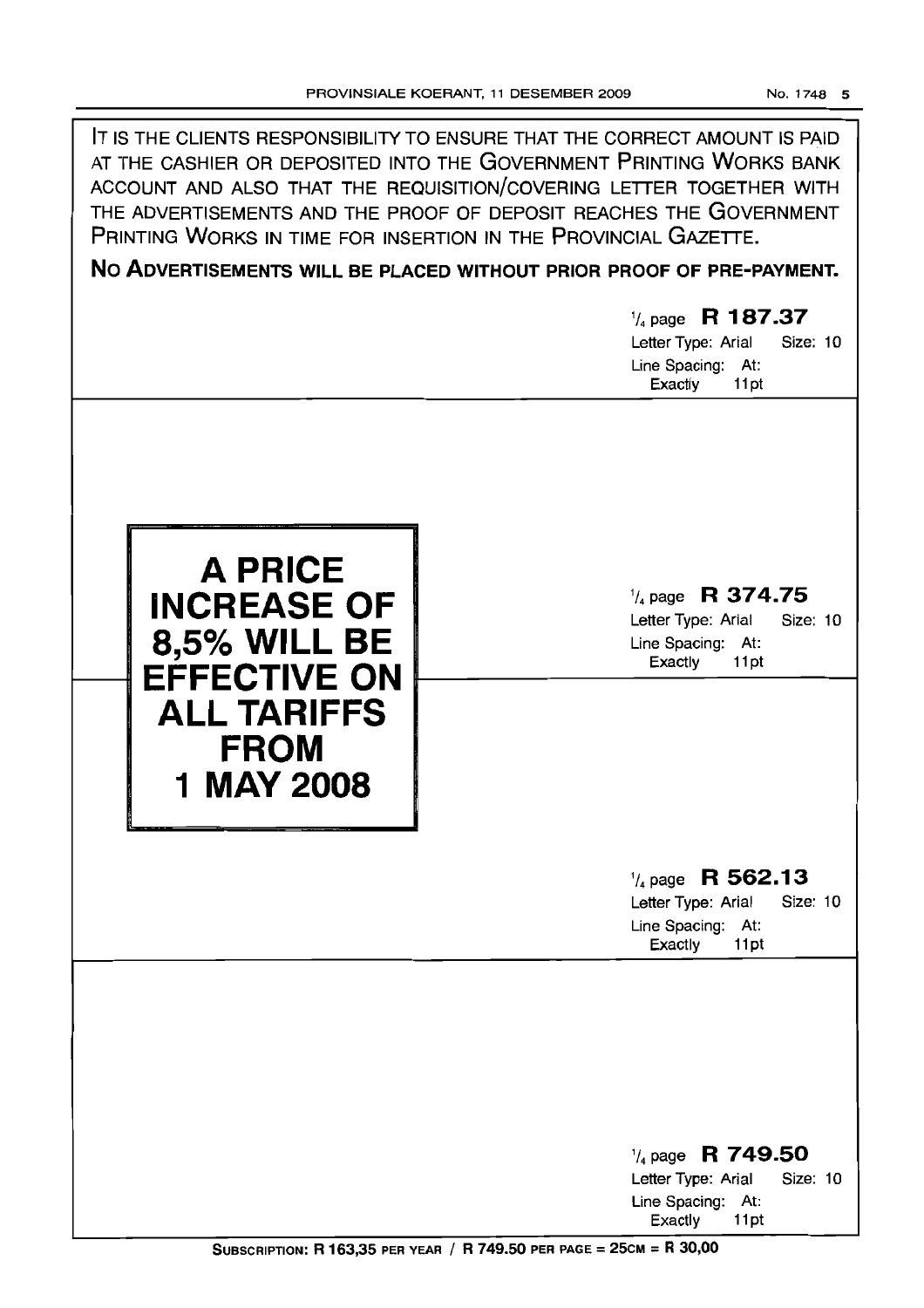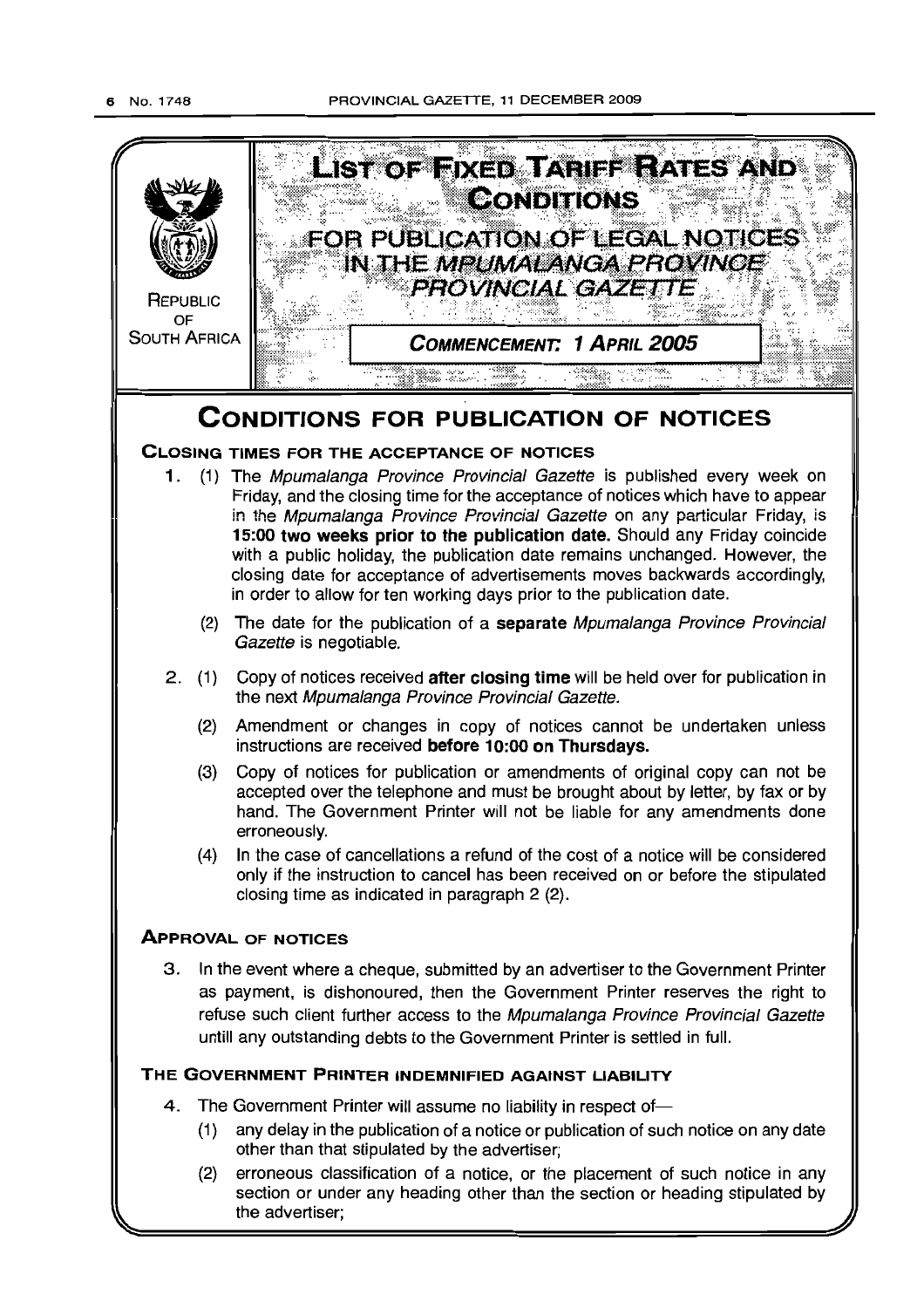(3) any editing, revision, omission, typographical errors or errors resulting from faint or indistinct copy.

## LIABILITY OF ADVERTISER

5. Advertisers will be held liable for any compensation and costs arising from any action which may be instituted against the Government Printer in consequence of the publication of any notice.

# **COPY**

- 6. Copy of notices must be typed on one side of the paper only and may not constitute part of any covering letter or document.
- 7. At the top of any copy, and set well apart from the notice, the following must be stated:

Where applicable

- (1) The heading under which the notice is to appear.
- (2) The cost of publication applicable to the notice, in accordance with the 'Word Count Table",

# PAYMENT OF COST

- 9. With effect from 1 April 2005 no notice will be accepted for publication unless the cost of the insertion(s) is prepaid in CASH or by CHEQUE or POSTAL ORDERS. It can be arranged that money can be paid into the banking account of the Government Printer, in which case the deposit slip accompanies the advertisement before publication thereof.
- 10. (1) The cost of a notice must be calculated by the advertiser in accordance with the word count table.
	- (2) Where there is any doubt about the cost of publication of a notice, and in the case of copy, an enquiry, accompanied by the relevant copy, should be addressed to the Advertising Section, Government Printing Works, Private Bag X85, Pretoria, 0001 [Fax: (012) 323-8805], before publication.
- 11 . Overpayment resulting from miscalculation on the part of the advertiser of the cost of publication of a notice will not be refunded, unless the advertiser furnishes adequate reasons why such miscalculation occurred. In the event of underpayments, the difference will be recovered from the advertiser, and the notice(s) will not be published until such time as the full cost of such publication has been duly paid in cash or by cheque or postal orders, or into the banking account.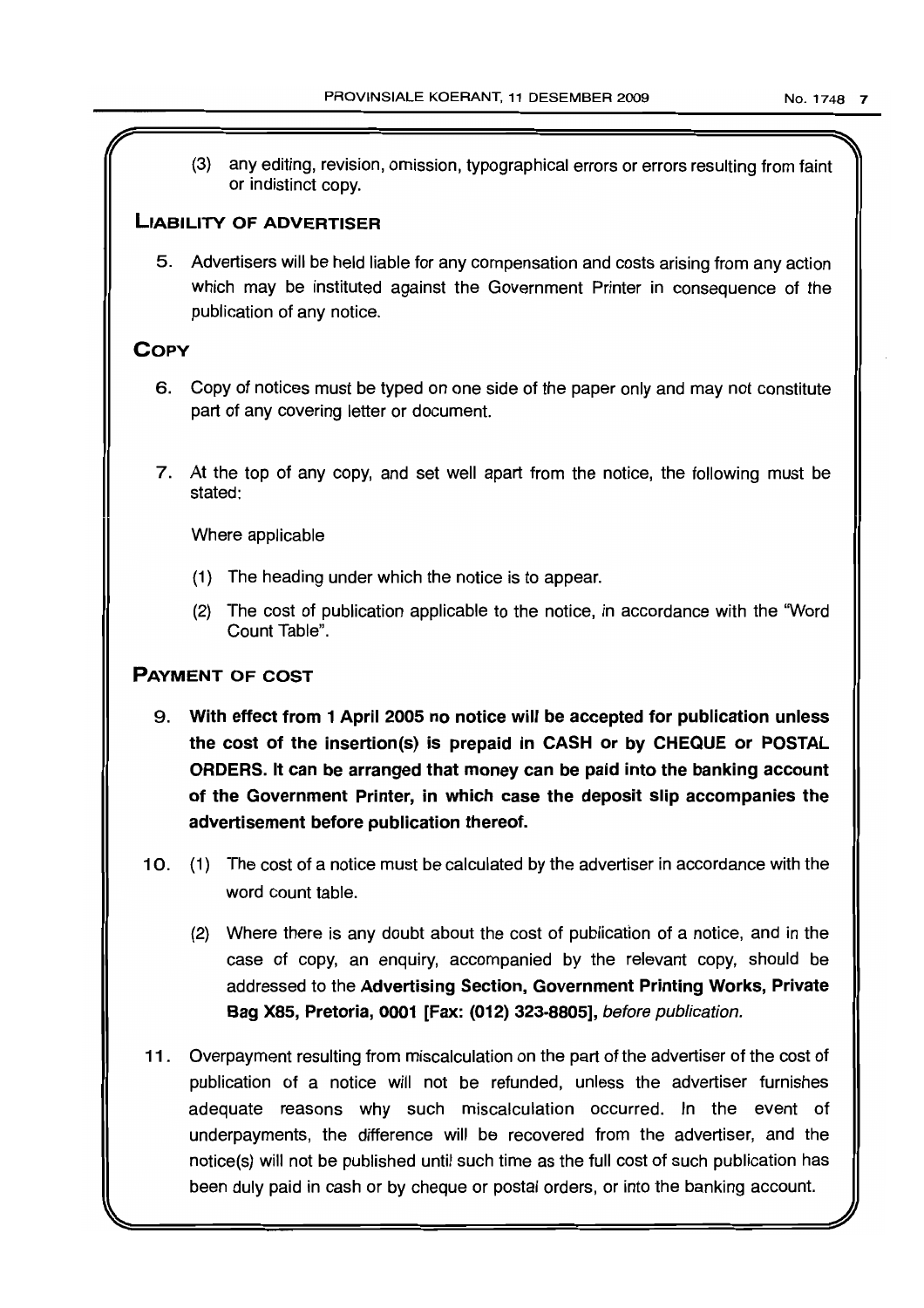- 12. In the event of a notice being cancelled, a refund will be made only if no cost regarding the placing of the notice has been incurred by the Government Printing Works.
- 13. The Government Printer reserves the right to levy an additional charge in cases where notices, the cost of which has been calculated in accordance with the Word Count Table, are subsequently found to be excessively lengthy or to contain overmuch or complicated tabulation.

### PROOF OF PUBLICATION

14. Copies of the Mpumalanga Province Provincial Gazette which may be required as proof of publication, may be ordered from the Government Printer at the ruling price. The Government Printer will assume no liability for any failure to post such Mpumalanga Province Provincial Gazette(s) or for any delay in despatching it/them.

# **GOVERNMENT PRINTERS BANK ACCOUNT PARTICULARS**

Bank: ABSA

BOSMAN STREET

Account No.: 4057114016

Branch code: 632005

Reference No.: 00000047

Fax No.: (012) 323 8805

Enquiries:

| Mrs. L. Fourie    | Tel.: (012) 334-4686 |
|-------------------|----------------------|
| Mrs. H. Wolmarans | Tel.: (012) 334-4591 |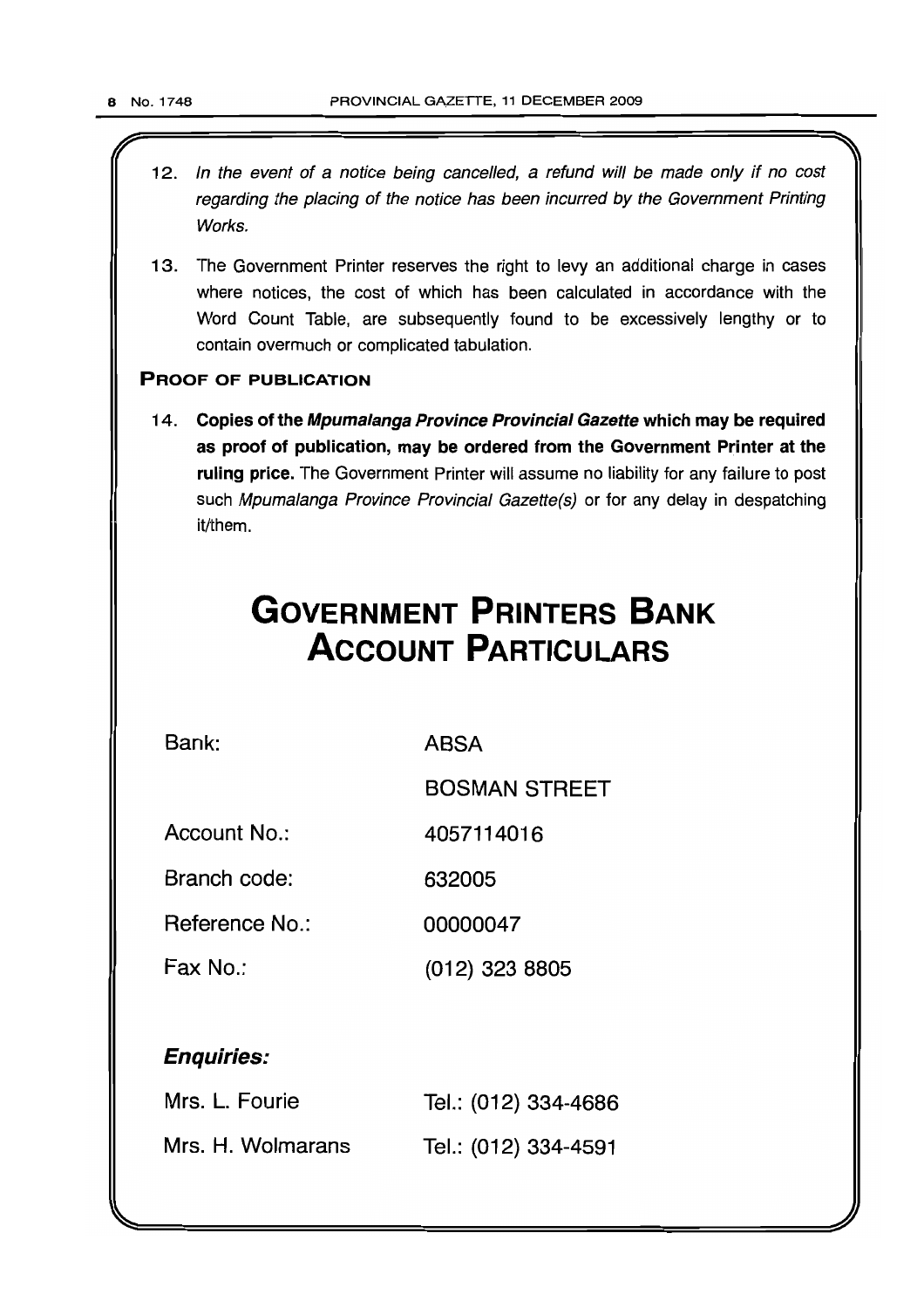# **GENERAL NOTICES • ALGEMENE KENNISGEWINGS**

#### **NOTICE 383 OF 2009**

#### **PIET RETIEF AMENDMENT SCHEME 202**

NOTICE OF APPLICATION FOR THE AMENDMENT OF THE PIET RETIEF TOWN-PLANNING SCHEME, 1980, IN TERMS OF SECTION 56 (1) (b) (i) OF THE TOWN-PLANNING AND TOWNSHIPS ORDINANCE, 1986 (ORDINANCE No. 15 OF 1986)

I, Pinkie Kühne, being the authorised agent of the registered owner of the property mentioned below, hereby gives notice in terms of the above ordinance, that I have applied to the Mkhondo Municipality, Piet Retief, for the amendment of the townplanning scheme known as Piet Retief Town-planning Scheme, 1980, by the rezoning of Remainder of Erf 419, situated at No. 3, Mark Street, Piet Retief, from "Residential 1" to "Residential 3" with annexure.

Particulars regarding the application will lie for inspection during normal office hours at the office of the Municipal Manager, Civic Centre, Mark Street, Piet Retief, for a period of 28 (twenty-eight) days from 4 December 2009.

Objections to this application must within a period of 28 (twenty-eight) days from 4 December 2009, written and in duplicate, be submitted to the Municipal Manager at the above address, or be posted to P.O. Box 23, Piet Retief, 2380.

Agent: Pinkie Kühne, 76 Paterson Street, P.O. Box 22072, Newcastle, 2940. Tel/Fax: (034) 312-3116. Cell: 082 952 2946.

#### **KENNISGEWING 383 VAN 2009**

**• •**

#### **PIET RETIEF-WYSIGINGSKEMA 202**

KENNISGEWING VAN AANSOEK OM DIE WYSIGING VAN DIE PIET RETIEF DORPSBEPLANNINGSKEMA, 1980, INGEVOLGE ARTIKEL 56 (1) (b) (i) VAN DIE ORDONNANSIE OP DORPSBEPLANNING EN DORPE, 1986 (ORDONNANSIE No. 15 VAN 1986)

Ek, Pinkie Kühne, synde die gemagtigde agent van die geregistreerde eienaar van die ondergenoemde eiendom, gee hiermee ingevolge bogenoemde artikel, kennis dat ek by die Mkhondo Munisipaliteit, Piet Retief, aansoek gedoen het om die wysiging van die dorpsbeplanningskema, bekend as Piet Retief-dorpsbeplanningskema, 1980, deur die hersonering van die Restant van Erf 419, gelee te Markstraat No.3, Piet Retief, vanaf "Residensieel 1" na "Residensieel 3" met byvoegsel.

Besonderhede van die aansoek lê ter insae gedurende gewone kantoorure by die kantoor van die Munisipale Bestuurder, Burgersentrum, Markstraat, Piet Retief, vir 'n tydperk van 28 (agt-en-twintig) dae vanaf 4 Desember 2009.

Besware of vertoë teen die aansoek moet binne 'n tydperk van 28 (agt-en-twintig) dae vanaf 4 Desember 2009, geskrewe en in tweevoud, ingehandig word by die Munisipale Bestuurder, by bovermelde adres, of gepos word aan Posbus 23, Piet Retief, 2380.

Agent: Pinkie Kühne, Patersonstraat 76, Posbus 22072, Newcastle, 2940. Tel/Faks: (034) 312-3116. Sel: 082 952 2946.

04-11

#### **NOTICE 384 OF 2009**

NOTICE OF APPLICATION FOR AMENDMENT OF TOWN-PLANNING SCHEME IN TERMS OF SECTION 56 (1) (b) (i) OF THE TOWN-PLANNING AND TOWNSHIPS ORDINANCE, 1986

#### **MACHADODORP AMENDMENT SCHEME M0014**

We, Urban Dynamics (Mpumalanga) Inc., being the authorised agent of the owner of Erf 383, Machadodorp, hereby give notice in terms of section 56 (1) (b) (i) of the Town-planning and Townships Ordinance, 1986, that we have applied to the Emakhazeni Local Municipality for the amendment of the town-planning scheme known as Machadodorp Town-planning Scheme, 1985, by rezoning of the property described above, situated on the corner of 20 Janson Street, Machadodorp, from "Residential 1"to "Business 2", subject to certain conditions.

Particulars of the application will lie for inspection during normal office hours at the office of the Municipal Manager, 25 Scheepers Street, Belfast, for a period of 28 days from 4 December 2009.

Objections to or representations in respect of the application must be lodged with or made in writing to the Municipal Manager at the above address or at PO Box 17, Belfast, 1100, within a period of 28 days from 4 December 2009.

Address of owner: Hendrik Jacobus van der Westhuizen, c/o Attorney P R Barrable, PO Box 110, Dullstroom, 1110.

Address of applicant: Urban Dynamics (Mpumalanga) Inc., PO Box 3294, Middelburg, 1050.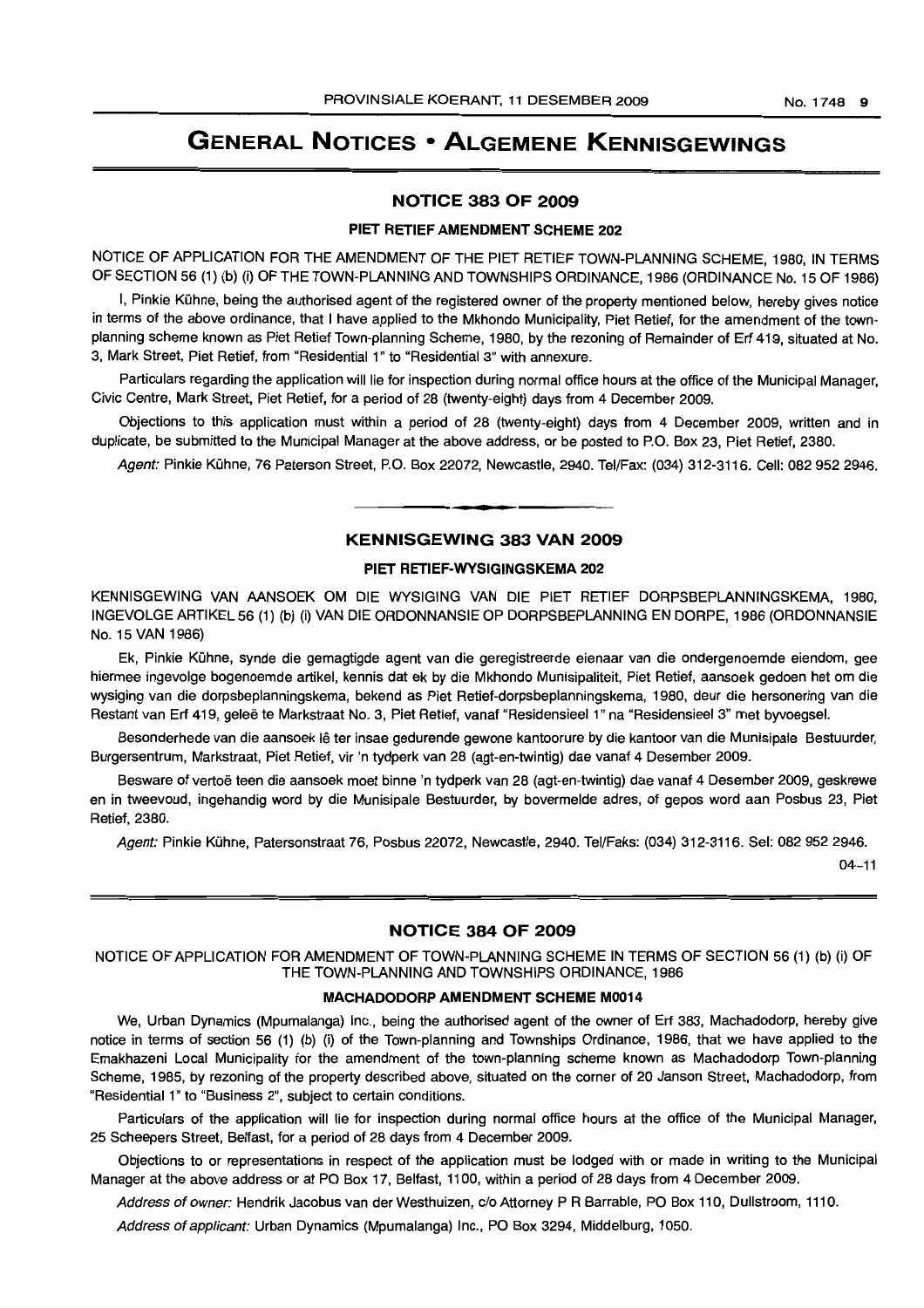#### **KENNISGEWING 384 VAN 2009**

KENNISGEWING VAN AANSOEK OM WYSIGING VAN DIE DORPSBEPLANNINGSKEMA INGEVOLGE ARTIKEL 56 (1) (b) (i) VAN DIE ORDONNANSIE OP DORPSBEPLANNING EN DORPE, 1986

#### **MACHADODORP WYSIGINGSKEMA M0014**

Ons, Urban Dynamics (Mpumalanga) Ing., synde die gemagtigde agent van die eienaar van Erf 383, Machadodorp, gee hiermee ingevolge artikel 56 (1) (b) (i) van die Ordonnansie op Dorpsbeplanning en Dorpe, 1986, kennis dat ons by die Emakhazeni Plaaslike Munisipaliteit, aansoek gedoen het om die wysiging van die dorpsbeplanningskema bekend as die Machadodorp-dorpsbeplanningskema, 1985, deur die hersonering van die eiendom hierbo beskryf, geleë te Jansonstraat 20, Machadodorp, van "ResidensieeI1" na "Besigheid 2", onderworpe aan sekere voorwaardes.

Besonderhede van die aansoek lê ter insae gedurende gewone kantoorure by die kantoor van die Munisipale Bestuurder, Scheepersstraat 25, Belfast, vir 'n tydperk van 28 dae vanaf 4 Desember 2009.

Besware teen of vertoë teen opsigte van die aansoek moet binne 'n tydperk van 28 dae vanaf 4 Desember 2009, skriftelik by of tot die Munisipale Bestuurder by bovermelde adres of by Posbus 17, Belfast, 1100, ingedien of gerig word.

Adres van eienaar: Hendrik Jacobus van der Westhuizen, c/o Attorney P R Barrable, PO Box 110, Dullstroom, 1110.

Adres van applikant: Urban Dynamics (Mpumalanga) Ing., Posbus 3294, Middelburg, 1050.

 $4 - 11$ 

#### **NOTICE 389 OF 2009**

#### **WITBANK TOWN-PLANNING SCHEME, 1991**

#### **AMENDMENT SCHEME 1196**

I, Tshilidzi Timothy Mudzielwana, the authorised agent of the owner of Erf 2022, Tasbetpark Extension 3 Township, Registration Division JS, Mpumalanga Province, do hereby give notice in terms of section 56 (1) (b) (i) of the Town-planning and Townships Ordinance (Ordinance 15 of 1986) that I have applied for the amendment of the Witbank Town-planning Scheme, 1991, to rezone Erf 2022, Tasbetpark Extension 3 Township, Registration Division JS, Mpumalanga Province, situated at 26 Salute Street, from "Residential 1" to "Residential 4".

Particulars of the application will lie for inspection during normal office hours at the office of the "Chief City Planner / Director: Administration and Resource Management, Second Floor, Civic Centre, for the period of 28 days from the first publication of this notice.

Objections and or representations in respect of the application must be lodged with or made in writing to the offices of the "Chief City Planner / Director: Administration and Resource Management, Second Floor, Civic Centre, or Posted to P.O. Box 3, Witbank, Mpumalanga, 1035, for the period of 28 days from the date of first publication of this notice.

#### **KENNISGEWING 389 VAN 2009**

**• •**

#### **WITBANK STADSBEPLANNINGSKEMA, 1991**

#### **WYSIGINGSKEMA 1196**

Ek, Tshifidzi Timothy Mudzielwana, die geregistreerd agent van die eienaar van Erf 2022, Tasbetpark Uitbreiding 3-dorpsgebied, Registrasie Afdeling JS, Mpumalanga Provinsie, gee hiermee kennis ingevolge artikel 56 (1) (b) (i) van die Ordonnansie op Dorpsbeplanning en Dorpe (Ordonnansie 15 van 1986), kennis dat hul aansoek gedoen het vir die wysiging van die Witbank Dorpsbeplanningskema, 1991, deur hersonering van Erf 2022, Tasbetpark Uitbreiding 3-dorpsgebied, Registrasie Afdeling JS, Mpumalanga Provinsie, gelee te Salutestraat 26 vanaf "Residensieel 1" tot "Residensieel 4".

Besonderhede van die aansoek lê ter insae gedurende gewone kantoorure by die kantoor van die Bestuurder: Stad Beplanning, Tweede Vloer, Burgersentrum, Witbank, vir 'n tydperk van 28 dae vanaf datum van publikasie gerig word.

Besware teen of vertoë ten opsigte van die aansoek moet binne 28 dae vanaf datum van publikasie gerig word skriftelik by of tot die Bestuurder: Stad Beplanning by onderstaande adres of by Posbus 3, Witbank, Mpumalanga, 1035, ingedien of gerig word.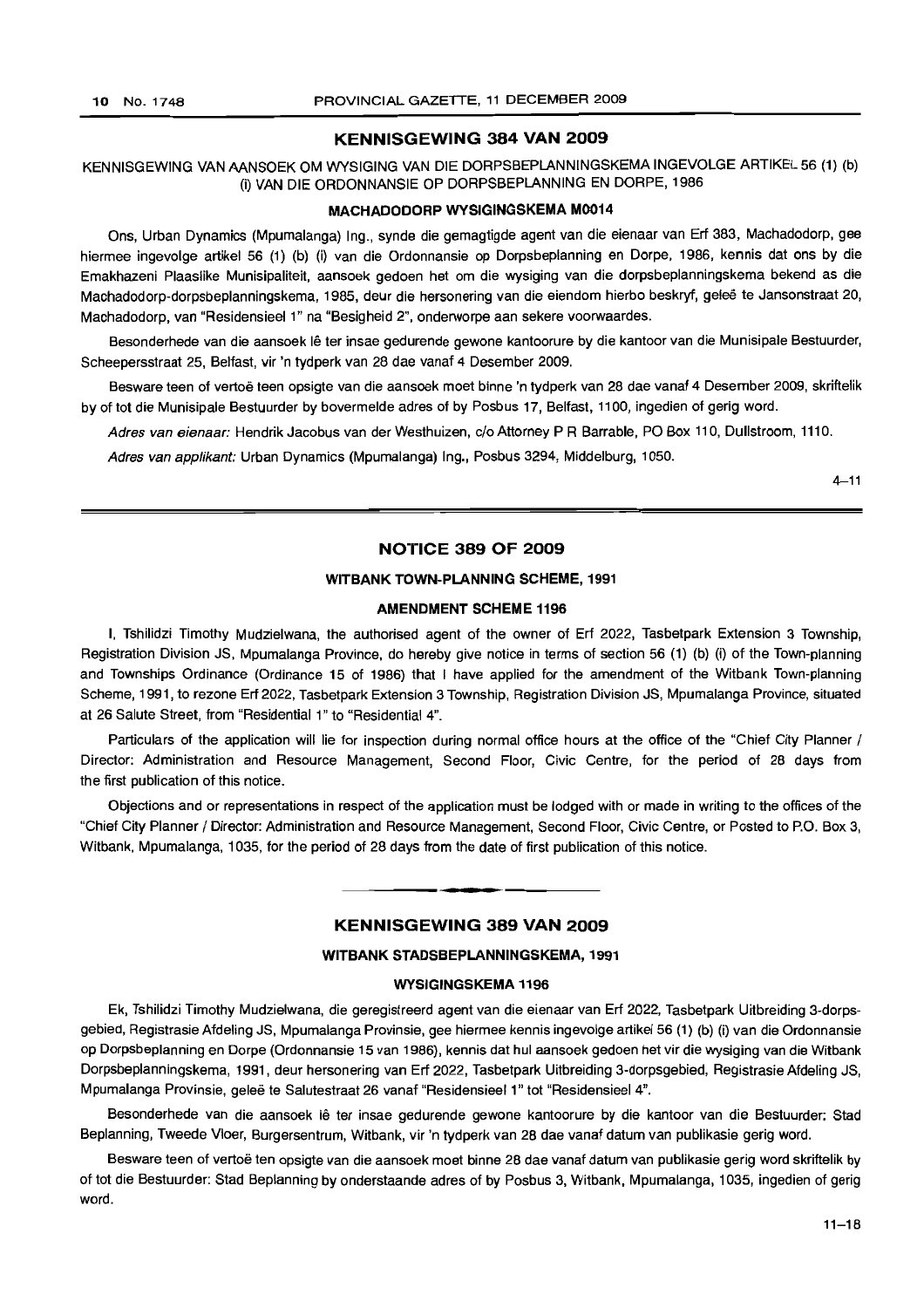#### **NOTICE 390 OF 2009**

#### **WITBANK TOWN-PLANNING SCHEME, 1991**

#### **AMENDMENT SCHEME 1197**

I, Tshilidzi Timothy Mudzielwana, the authorised agent of the owner of Erf 3071, Witbank Extension 16 Township, Registration Division JS, Mpumalanga Province, do hereby gives notice in terms of section 56 (1) (b) (i) of the Town-planning and Townships Ordinance (Ordinance 15 of 1986) that I have applied for the amendment of the Witbank Town-planning Scheme, 1991, to rezone Erf 3071, Witbank Extension 16 Township, Registration Division JS, Mpumalanga Province, situated at 158 Watermeyer Street, from "Residential 1" to "Special for tyre fixing garage" subject to conditions laid down on Annexure (445) on the said property.

Particulars of the application will lie open for inspection during normal office hours at the office of the "Chief City Planner / Director: Administration and Resource Management, Second Floor, Civic Centre, for the period of 28 days from the first publication of this notice.

Objections to, or representations in respect to the application must be lodged with or made in writing to the offices of the "Chief City Planner / Director: Administration and Resource Management, Second Floor, Civic Centre, or Posted to P.O. Box 3, Witbank, Mpumalanga, 1085, for the period of 28 days from the date of first publication of this notice.

### I **• • KENNISGEWING 390 VAN 2009**

#### **WITBANK STADSBEPLANNINGSKEMA, 1991**

#### **WYSIGINGSKEMA 1197**

Ek, Tshilidzi Timothy Mudzielwana, die geregistreerd agent van die eienaar van Erf 3071, Witbank Uitbreiding 16-dorpsgebied, Registrasie Afdeling JS, Mpumalanga Provinsie, gee hiermee kennis ingevolge artikel 56 (1) (b) (i) van die Ordonnansie op Dorpsbeplanning en Dorpe (Ordonnansie 15 van 1986), kennis dat hul aansoek gedoen het vir die wysiging van die Witbank Dorpsbeplanningskema, 1991, deur hersonering van Erf 3071, Witbank Uitbreiding 16-dorpsgebied, Registrasie Afdeling JS, Mpumalanga Provinsie, gelee te Watermeyerstraat 158 vanaf "Residensieel 1" tot "Spesiaal" en die Annexure (445).

Besonderhede van die aansoek lê ter insae gedurende gewone kantoor ure by die kantoor van die Bestuurder: Stad Beplanning, Tweede Vloer, Burgersentrum, Witbank, vir 'n tydperk van 28 dae van vanaf datum van publikasie gerig word.

Besware teen of vertoë ten opsigte van die aansoek moet binne 28 dae vanaf datum van publikasie gerig word skriftelik by of tot die Bestuurder: Stad Beplanning by onderstaande adres of by Posbus 3, Witbank, Mpumalanga, 1035, ingedien of gerig word.

 $11 - 18$ 

#### **NOTICE 391 OF 2009**

#### **WITBANK TOWN-PLANNING SCHEME, 1991**

#### **AMENDMENT SCHEME 1199**

The eMalahleni Local Municipality do hereby give notice in terms of section 28 of the Town-planning and Townships Ordinance (Ordinance 15 of 1986), that they have applied for the amendment of the Witbank Town-planning Scheme, 1991, to rezone Portion 1 of Erf 2441, Witbank Extension 12, situated between Frans Quass Avenue, Tinus de Jongh and Anton van Wouw Streets, from "Public Open Space" to "Institutional" for the purpose of a place of public worship and also an Annexure (442) for "Residential 3" on the said property.

Particulars of the application will lie for inspection during normal office hours at the office of the "Chief City Planner/Director: Administration and Resource Management, Second Floor, Civic Centre, for the period of 28 days from the date of first publication of this notice.

Objections and or representations in respect of the application must be lodged with or made in writing to the offices of the "Chief City Planner/Director: Administration and Resource Management, Second Floor, Civic Centre, or posted to P.O. Box 3, Witbank, Mpumalanga, 1035, for the period of 28 days from the date of first publication of this notice.

#### **KENNISGEWING 391 VAN 2009**

**• I**

#### **WITBANK STADSBEPLANNINGSKEMA, 1991**

#### **WYSIGINGSKEMA 1199**

Die eMalahleni Munisipaliteit gee hiermee kennis ingevolge artikel 28 van die Ordonnansie op Dorpsbeplanning en Dorpe (Ordonnansie 15 van 1986), kennis dat hul aansoek gedoen het vir die wysiging van die Witbank-dorpsbeplanning skema, 1991, deur die hersonering van Gedeelte 1 van Erf 2441, Witbank Extension 12, gelee tussen Frans Quass Avenue, Tinus de Jongh- en Anton van Wouwstraat, vanaf "Openbare Oopruimte" vir die kerk en die Bylae (442) vir "Residensieel 3".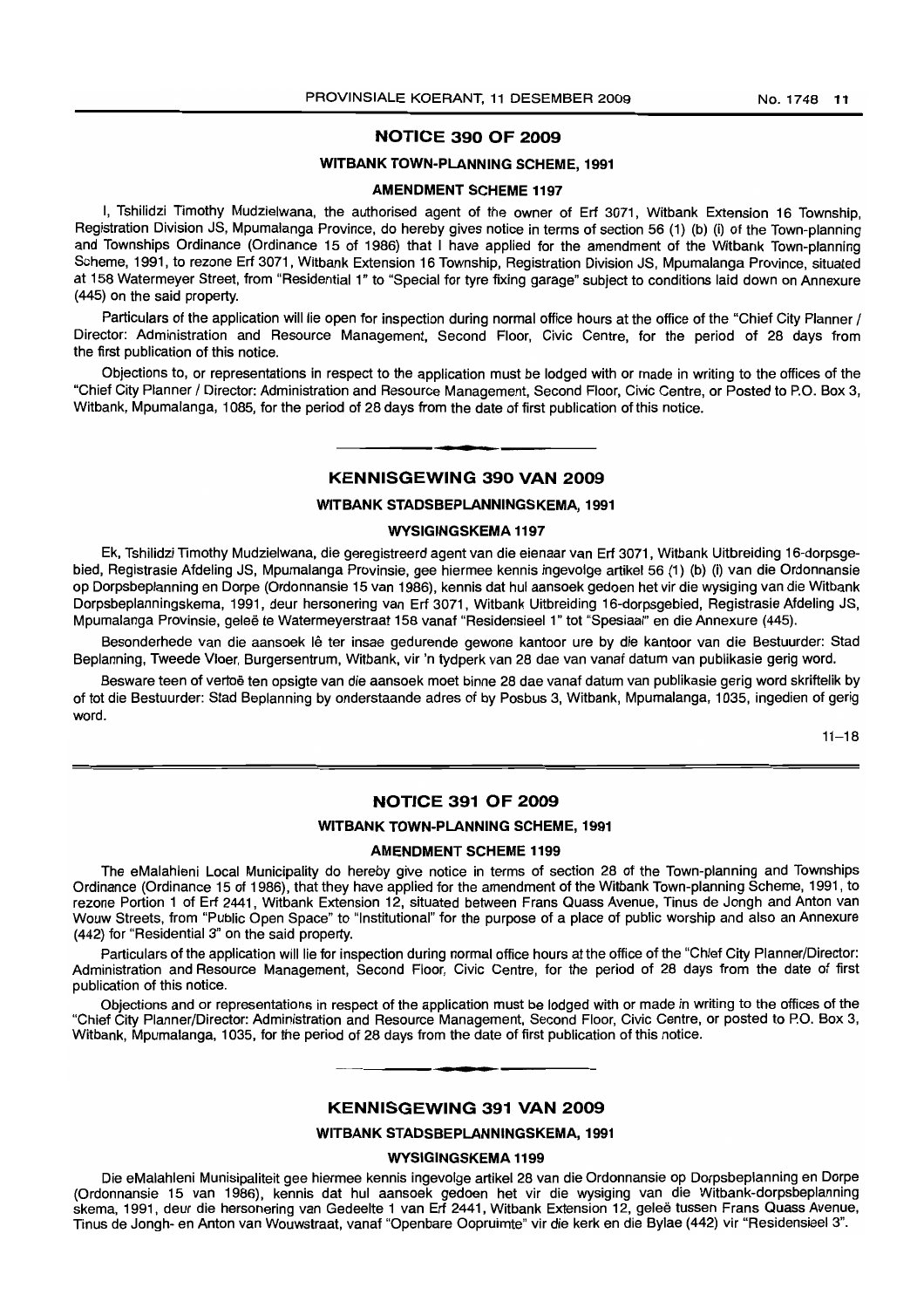Besonderhede van die aansoek lê ter insae gedurende gewone kantoorure by die kantoor van die Bestuurder: Stad Beplanning, Tweede Vloer, Burgersentrum, Witbank, vir 'n tydperk van 28 dae vanaf datum van publikasie gerig word.

Besware teen of vertoë ten opsigte van die aansoek moet binne 28 dae vanaf datum van publikasie gerig word skriftelik by of tot die Bestuurder: Stad Beplanning by onderstaande adres of by Posbus 3, Witbank, Mpumalanga, 1035, ingedien of gerig word.

 $11 - 18$ 

#### **NOTICE 392 OF 2009**

#### NOTICE OF APPLICATION FOR THE AMENDMENT OF A TOWN-PLANNING SCHEME IN TERMS OF SECTION 56 (1) (b) (i) OF THE TOWN-PLANNING AND TOWNSHIPS ORDINANCE, 1986 (ORDINANCE 15 OF 1986)

#### **NELSPRUIT AMENDMENT SCHEME 1660**

We, Umsebe Development Planners, represented by Mr BJL van der Merwe, Mr ST Masuku, Mr M Venter and Mr M Loock, being the authorised agent of the owner of Proposed Portion 1 and Proposed Remainder of Erf 2186 and Portion 37 of Erf 65, West Acres Extension 1, hereby give notice in terms of section 56 (1) (b) (i) of the Town-planning and Township Ordinance, 1986 (Ordinance 15 of 1986) that we have applied to the Mbombela Local Municipality for the amendment of the town-planning scheme known as Nelspruit Town-planning Scheme, 1989, by the rezoning of the properties described above, situated on the northeast corner of the intersection of Hardekool and Old Pretoria Road, from "Private Open Space" to "Special" for private open space, private parking and open air display on Proposed Remainder of Erf 2186 and Portion 37 of Erf 65, West Acres Extension 1 and to "Special" for commercial uses, warehouses, wholesale trade, retail, industrial, motor related uses and fitment centres with development controls as specified in the annexure for Proposed Portion 1 of Erf 2186, West Acres Extension 1.

Particulars of this application will lie for inspection during normal office hours at the office of the Secretary of the Assistant Director: Technical Services, Mbombela Local Municipality, Room 205, Second Floor, Nel Street, Nelspruit, 1200, for a period of 28 days from 11 December 2009.

Objections to or representations in respect of the application must be lodged with or made in writing and in duplicate to the Secretary of the Assistant Director: Technical Services, Mbombela Local Municipality at the above mentioned address or to the Municipal Manager, Mbombela Local Municipality at the above-mentioned address or to the Municipal Manager, Mbombela Local Municipality, PO Box 45, Nelspruit, 1200, within a period of 28 days from 11 December 2009 (no later than 8 January 2010.

Address of applicant: Umsebe Development Planners, PO Box 12367, Nelspruit, 1200. Tel: (013) 752-4710. .**-.**

#### **KENNISGEWING 392 VAN 2009**

KENNISGEWING VAN AANSOEK OM WYSIGING VAN 'N DORPSBEPLANNINGSKEMA INGEVOLGE ARTIKEL 56 (1) (b) (i) VAN DIE ORDONNANSIE OP DORPSBEPLANNING EN DORPE, 1986 (ORDONNANSIE 15 VAN 1986)

#### **NELSPRUIT WYSIGINGSKEMA 1660**

Ons, Umsebe Ontwikkelingsbeplanners, verteenwoordig deur mnr BJL van der Merwe, mnr ST Masuku, mnr M Venter en mnr M Loock, synde die gemagtigde agent van die eienaar van Voorgestelde Gedeelte 1 en Voorgestelde Restant van Erf 2186 en Gedeelte 37 van Erf 65, Westacres Uitbreiding 1, gee hiermee ingevolge artikel 56 (1) (b) (i) van die Ordonnansie op Dorpsbeplanning en Dorpe, 1986 (Ordonnansie 15 van 1986), kennis dat ons by die Mbombela Plaaslike Munisipaliteit aansoek gedoen het om die wysiging van die dorpsbeplanningskema, bekend as Nelspruit-dorpsbeplanningskema, 1989, deur die hersonering van die eiendomme hierbo beskryf, gelee op die noord-oostelike hoek van Hardekool en Ou Pretoriapad, vanaf "Privaat Oop Ruimte" tot "Speslaal" vir privaat oop ruimte, privaat parkering en opelug vertoon op Voorgestelde Restant van Erf 2186 en Gedeelte 37 van Erf 65, Westacres Uitbreiding 1 en tot "Spesiaal" vir kommersiële gebruike, pakhuise, groothandel, kleinhandel, nywerheid, motor verwante gebruike en onderdele sentrum met ontwikkelingskontroles 5005 aangedui in die bylaag, op voorgestelde Gedeelte 1 van Erf 2186, Westacres Uitbreiding 1.

Besonderhede van bogenoemde aansoek Iê ter insae gedurende gewone kantoorure by die Sekretaresse van die Assistent Direkteur: Tegniese Dienste, Mbombela Plaaslike Munisipaliteit, Kamer 205, Tweede Vloer, Nelstraat, Nelspruit vir 'n tydperk van 28 dae vanaf 11 Desember 2009.

Besware teen of vertoë ten opsigte van die aansoek moet binne 'n tydperk van 28 dae vanaf 11 Desember 2009 (nie later as 8 Januarie 2010) skriftelik en in tweevoud by die Sekretaresse van die Assistent Direkteur: Tegniese Dienste by die bovermelde adres of na die Munisipale Bestuurder, Mbombela Munisipaliteit, Posbus 45, Nelspruit, 1200, ingedien of gerig word.

Adres van applikant: Umsebe Ontwikkelingsbeplanners, Posbus 12367, Nelspruit, 1200. Tel: (013) 752-4710.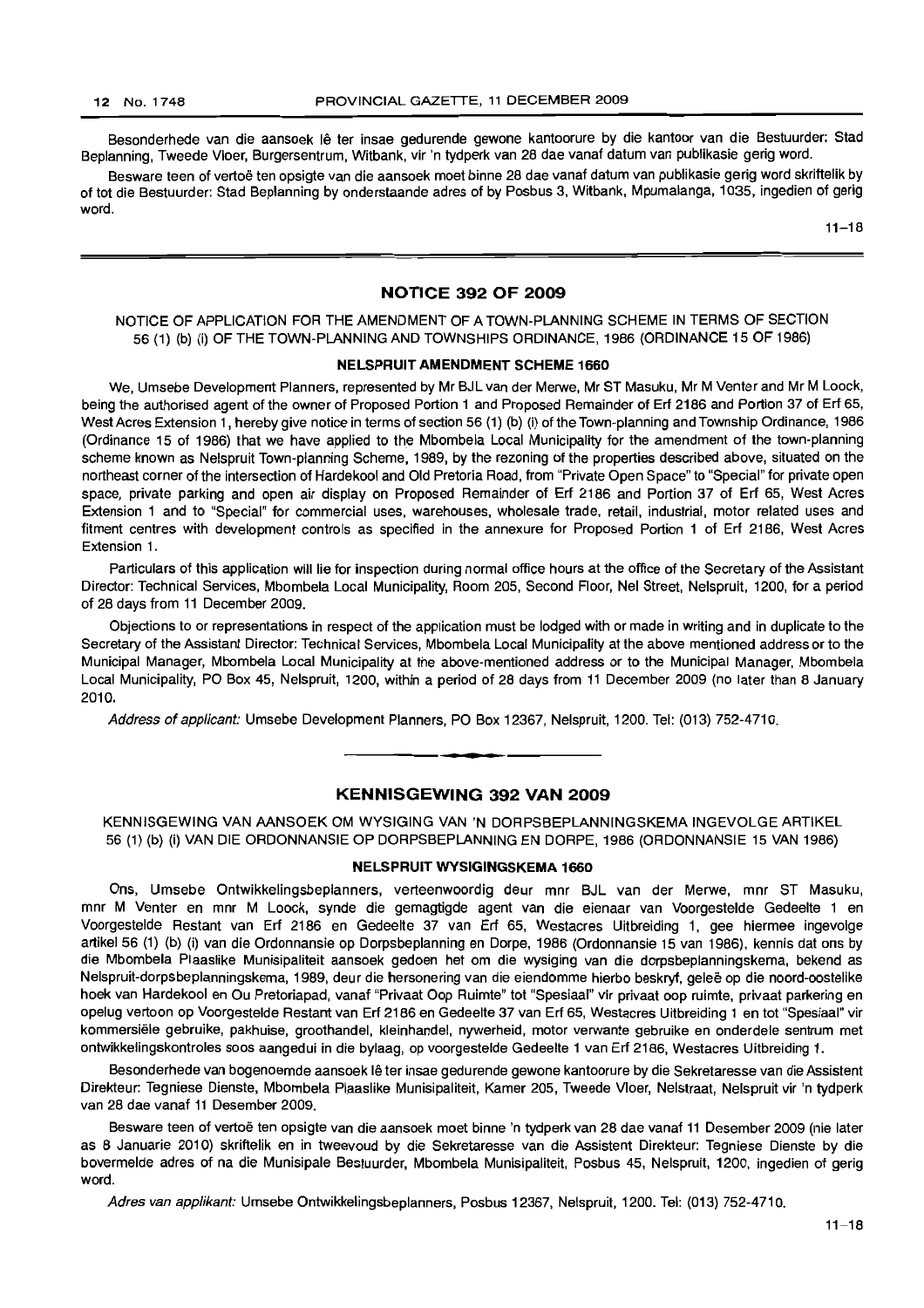#### NOTICE 393 OF 2009

#### KOMATIPOORT AMENDMENT SCHEME 120

NOTICE OF APPLICATION FOR AMENDMENT OF TOWN-PLANNING SCHEME IN TERMS OF SECTION 56 (1) (b) (i) OF THE TOWN-PLANNING AND TOWNSHIPS ORDINANCE, 1986 (ORDINANCE No. 15 OF 1986)

I, Johannes Christiaan Engelbrecht, being the authorized agent of the owner of the Remaining Extent of Portion 11 of Stand 646, Komatipoort Extension 1, hereby give notice in terms of section 56 (1) (b) (i) of the Town-planning and Townships Ordinance, 1986, that I have applied to the Nkomazi Municipality for the amendment of the town-planning scheme known as Komatipoort Town-planning Scheme, 1992, by rezoning of the property described above, situated in Bosbok Street, Komatipoort from "Residential 1" to Special for guest house, offices and related matters."

Particulars of the application will lie for inspection during normal office hours at the office of the Municipal Manager, Nkomazi Municipality, Rotunda Circle, Malelane for a period of 28 days from 11 December 2009.

Objections to or representations in respect of the application must be lodged with or made in writing to the Municipal Manager, Nkomazi Municipality, Malelane or at Private Bag Xl 01, Malelane, 1320, within a period of 28 days from <sup>11</sup> December 2009.

Esselens Engelbrechts Inc., P.O. Box 652, Komatipoort, 1340. Tel: (013) 793-7783. Fax: (013) 793-7504.

(Ref: Jan/Leana/EK9.09)

#### KENNiSGEWiNG 393 VAN 2009

**•**

#### KOMATIPOORT-WVSIGINGSKEMA 120

KENNISGEWING VAN AANSOEK OM WYSIGING VAN DORPSBEPLANNINGSKEMA INGEVOLGE ARTIKEL 56 (1) (b) (i) VAN DIE ORDONNANSIE OP DORPSBEPLANNING EN DORPE, 1986 (ORDONNANSIE 15 VAN 1986)

Ek, Johannes Christiaan Engelbrecht, synde die gevolmagtigde agent van die eienaar van die Restant van Gedeelte 11 van Erf 646, Kiomatipoort, Uitbreiding 1, gee hiermee ingevolge artikel 56 (1) (b) (i) van die Ordonnansie op Dorpsbeplanning en Dorpe, 1986, kennis dat ek by die Nkomazi Munisipaliteit aansoek gedoen het om die wysiging van die dorpsbeplanningskema bekend as die Komatipoort-dorpsbeplanningskema, 1992, deur die hersonering van die eiendom hierbo beskryf, geleë te Bosbokstraat, Komatipoort van "Residensieel 1" na "Spesiaal vir Gastehuise, kantore en verwante aktiwiteite".

Besonderhede van die aansoek lê ter insae gedurende gewone kantoorure by die kantoor van die Munisipale Bestuurder, Nomazi Munisipaliteit, Rotunda Sirkel, Malelane, vir 'n tydperk van 28 dae vanaf 11 Desember 2009.

Besware teen of vertoe ten opsigte van die aansoek moet binne 'n periode van 28 dae vanaf 11 Desember 2009, skriftelik by bovermelde adres of by Privaatsak Xl 01, Malelane, 1320, ingedien of gerig word.

Adres van agent: Esselens Engelbrechts Ing., Posbus 652, Komatipoort, 1340. Tel: (013) 793-7783. Faks: (013) 793-7504. (Verw: Jan/Leana/eK9.09)

 $11 - 18$ 

#### NOTICE 394 OF 2009

SCHEDULE 8

[Regulation 11 (2)]

NOTICE OF APPLICATION FOR AMENDMENT OF TOWN-PLANNING SCHEME IN TERMS OF SECTION 56 (1) (b) (i) OF THE TOWN-PLANNING AND TOWNSHIPS ORDINANCE, 1986 (ORDINANCE No. 15 OF 1986)

#### STEVE TSHWETE TOWN·PLANNING SCHEME 2004, AMENDMENT SCHEME 326 WITH ANNEXURE A302

I, Thomas Philippus Ie Roux, being the authorised agent of the owners of Erven 11049, R/11065, 1/11065, 11066, 11067, 11068, 11069 and a Portion of April Street, Middelburg X33, hereby give notice in terms of section 56 (1) (b) (i) of the Townplanning and Townships Ordinance, 1986, that I have applied to the Steve Tshwete Municipality for the amendment of the town-planning scheme known as Steve Tshwete Town-planning Scheme, 2004, by the rezoning of the properties described above, situated between April Street and Autumn Street, Middelburg X33, from "Industrial 2" and "Existing Public Road" to "Residential 3" with Annexure A302.

Particulars of the application will lay for inspection during normal office hours at the office of the Municipal Manager, Steve Tshwete Municipality, corner of Church and Wanderers Street, Middelburg, for a period of 28 days from 11 December 2009.

Objections to or representations in respect of the application must be lodged with or made in writing to the Municipal Manager, at the above address or at PO Box 14, Middelburg, 1050, within a period of 28 days from 11 December 2009.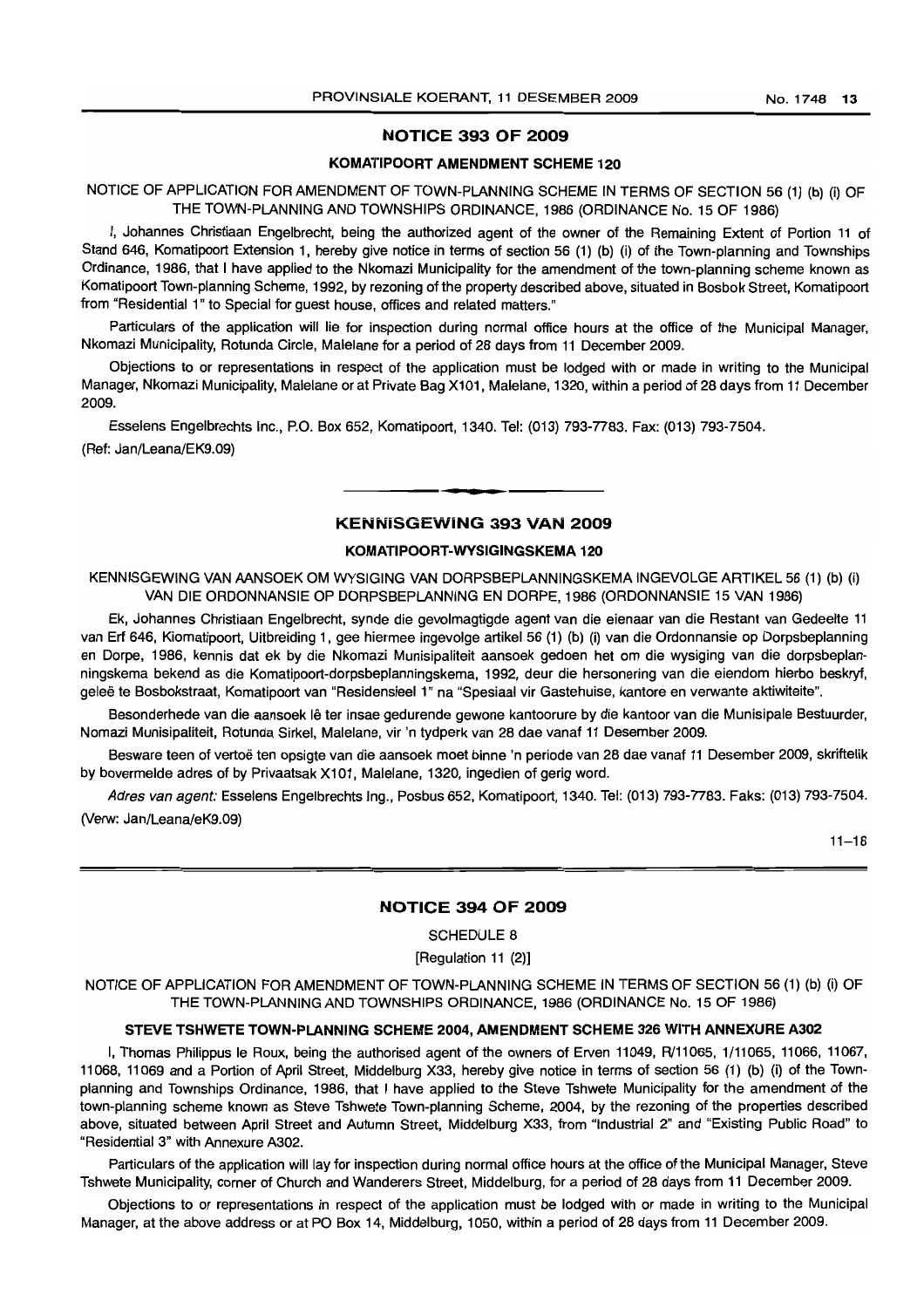#### KENNISGEWING 394 2009

BYLAE 8

[Regulasie 11 (2)]

KENNISGEWING VAN AANSOEK OM WYSIGING VAN DORPSBEPLANNINGSKEMA INGEVOLGE ARTIKEL 56 (1) (b) (i) VAN DIE ORDONNANSIE OP DORPSBEPLANNING EN DORPE, 1986 (ORDONNANSIE 15 VAN 1986)

#### STEVE TSHWETE DORPSBEPLANNINGSKEMA, 2004, WYSIGINGSKEMA 326 MET BYLAAG A302

Ek, Thomas Philippus Ie Roux, synde die gemagtigde agent van die eienaars van Erwe 11049, R/11 065, 11066, 11067, 11068, 11069 en 'n Gedeelte van Aprilstraat, Middelburg X33, gee hiermee ingevolge artikel 56 (1) (b) (i) van die Ordonnansie op Dorpsbeplanning en Dorpe, 1986, kennis dat ek by die Steve Tshwete Munisipaliteit aansoek gedoen het om die wysiging van die dorpsbeplanningskema bekend as die Steve Tshwete-dorpsbeplanningskema, 2004, deur die hersonering van die eiendomme hierbo beskryf, qelee tussen April- en Autumnstraat, Middelburg X33, onderskeidelik vanaf "Industrieel 2" en "Bestaande Openbare Pad" na "Residensieel 3" met Bylaag A302.

Besonderhede van die aansoek lê ter insae gedurende gewone kantoorure by die kantoor van die Munisipale Bestuurder, Steve Tshwete Munisipaliteit, hoek van Kerk- en Wandererstraat, Middelburg, 28 dae vanaf 11 Desember 2009.

Besware teen of vertoë ten opsigte van die aansoek moet binne 'n tydperk van 28 dae vanaf 11 Desember 2009, skriftelik by of tot die Munisipale Bestuurder, by bovermelde adres of by Steve Tshwete Munisipaliteit, Posbus 14, Middelburg, 1050, ingedien of gerig word.

 $11 - 18$ 

#### NOTICE 395 OF 2009

#### CALL FOR NOMINATIONS OF PERSONS TO SERVE AS MEMBERS OF THE MPUMALANGA ARTS AND CULTURE COUNCIL

I, Vusi Robert Shongwe, Member of the Executive Council responsible for Culture, Sport and Recreation in the Province of Mpumalanga, acting in terms of section 3 (2), of the Mpumalanga Arts and Culture Council Act, 1999 (Act No.2 of 1999), hereby call for nominations of persons who have special knowledge or experience in relation to arts and culture, to serve as members of the Mpumalanga Arts and Culture Council.

Nominations should include the following:

- A letter containing the full names, address, telephone, fax and e-mail address of the nominee
- Reasons for the nomination
- A detailed CV of the nominee with at least two references, and
- A brief statement signed by the nominee in which he/she consents to the nomination

Nominations will not be considered if the above requirements are not adhered to and should reach the below mentioned offices on or before the 8/01/2010.

Nominations are to reach: Mr Z. Sibanyoni, P.O. Box 1243, Nelspruit, 1200, or

hand delivered at: Building No. 5, First Floor, Government Boulevard, Riverside Park, Nelspruit.

For any enquiries or copies of the above-mentioned Act, contact Mr Z. Sibanyoni at (013) 766-5131, or Ms H. Hlatshwayo at (013) 766-5013.

Given under my hand on this 11th day of December 2009.

#### V.R. SHONGWE, Member of the Council Responsible for Culture, Sport and Recreation

# **LOCAL AUTHORITY NOTICES PLAASLIKE BESTUURSKENNISGEWINGS**

#### LOCAL AUTHORITY NOTICE 255

#### LEKWA LOCAL MUNICIPALITY

#### PROPOSED CLOSURE OF A PORTION OF BUITEN STREET, SITUATED IN STANDERTON TOWNSHIP

Notice is hereby given in terms of section 67 of the Local Government Ordinance, 1939 (Ordinance 17 of 1939), that it is the intention of the Lekwa Local Municipality to permanently close a portion of Buiten Street, situated in the Standerton Township.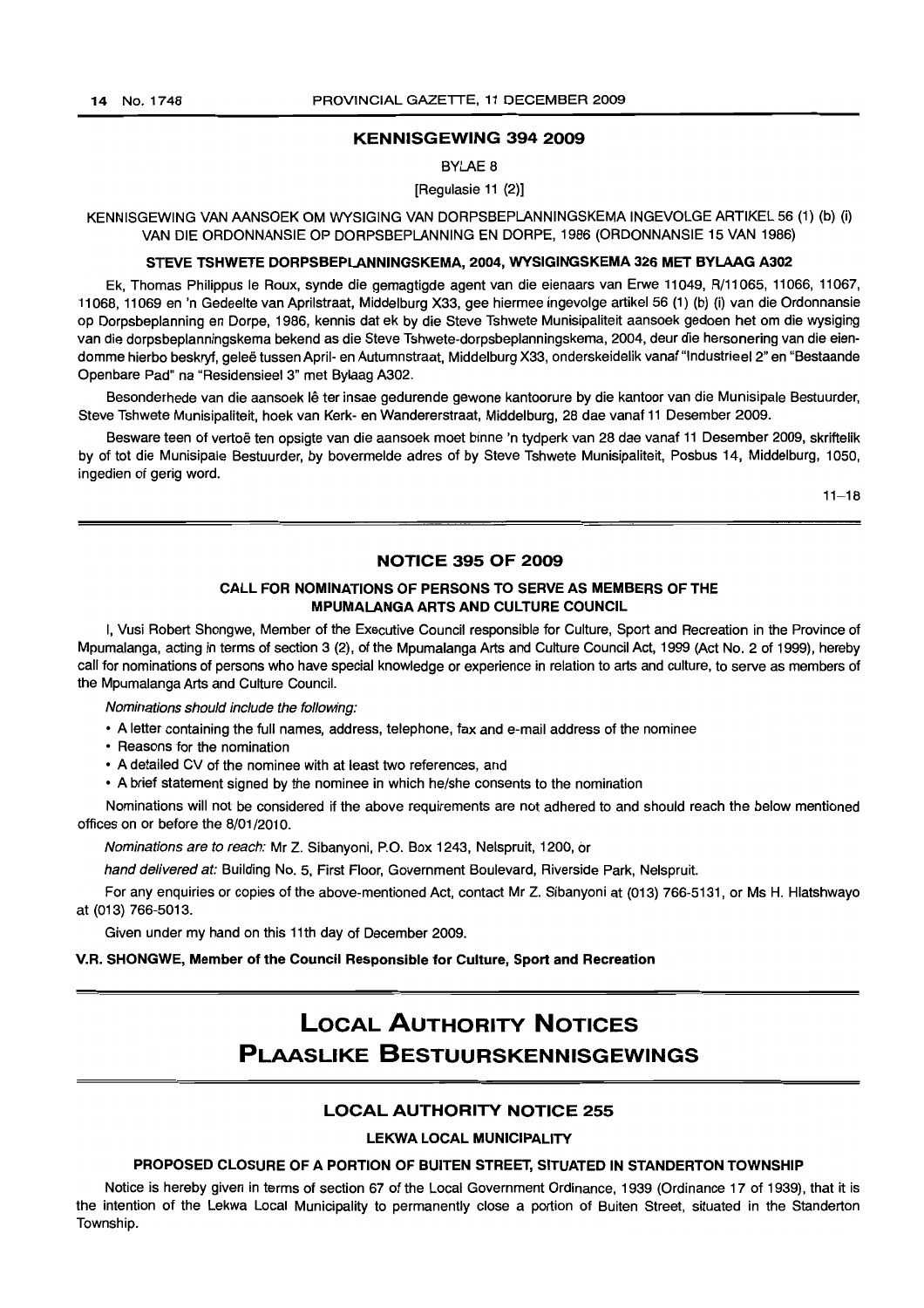A plan showing the proposed closure, as well as further particulars relative to the proposed closing, is open to inspection during normal office hours at the office of the Manager: Land & Planning, c/o Church & Mbonani Mayisela Streets, Standerton, and enquiries may be made at telephone (017) 712-9600.

Objections to the proposed closing and/or claims for compensation for loss or damage if such closing is carried out, must be lodged in writing with the Administrator, Lekwa Local Municipality at the above office before or on 8 January 2010 or posted to him at PO Box 66, Standerton, 2430, provided that, should claims and/or objections be sent by mail, such claims and/or objections must reach the Lekwa Local Municipality before or on the aforementioned date.

**Administrator: Lekwa Local Municipality**

#### **PLAASLIKE BESTUURSKENNISGEWING 255**

**• F**

#### **LEKWA PLAASLIKE MUNISIPALITEIT**

#### **VOORGENOME SLUITING VAN 'N GEDEELTE VAN BUITENSTRAAT, GELEE:IN STANDERTON-DORP**

Hiermee word ingevolge artikel 67 van die Ordonnansie op Plaaslike Bestuur, 1939 (Ordonnansie 17 van 1939), kennis gegee dat die Lekwa Plaaslike Munisipaliteit van voornemens is om 'n gedeelte van Buitenstraat, geleë in Standerton-dorp, permanent te sluit.

'n Plan waarop die voorgenome sluiting aangetoon word, asook verdere besonderhede betreffende die voorgenome sluiting, Ie gedurende gewone kantoorure by die kantoor van die Bestuurder: Grond & Beplanning, Munisipale Kantoor, hoek van Kerk- en Mbonani Mayselastraat, Standerton, ter insae en navraag kan by telefoon (017) 712-9600 gedoen word.

Besware teen die voorgenome sluiting en/of eise om vergoeding weens verlies of skade, indien die sluiting uitgevoer word, moet skriftelik voor of op 8 Januarie 2010 by die Administrateur, Lekwa Plaaslike Munisipaliteit, by bovermelde kantoor ingedien word of aan hom by Posbus 66, Standerton, 2430, gepos word, met dien verstande dat indien eise en/of besware gepos word, sodanige eise en/of besware die Lekwa Plaaslike Munisipaliteit voor of op voormelde datum moet bereik.

**Administrateur: Lekwa Plaaslike Munisipaliteit**

 $4 - 11$ 

#### **LOCAL AUTHORITY NOTICE 256**

#### **DIPALESENG LOCAL MUNICIPALITY (BALFOUR)**

#### NOTICE OF APPLICATION FOR ESTABLISHMENT OF A TOWNSHIP

SCHEDULE 11

#### Regulation 21

The Dipaleseng Municipality, hereby give notice in terms of section 96 (3) read with section 69 (6) (a) of the Town-planning and Townships Ordinance, 1986 (Ordinance 15 of 1986), that an application to establish the township referred to in the Annexure hereto, has been received by it.

Particulars of the application will lie for inspection during normal office hours at the office of the Municipal Manager, Civic Centre, Balfour, for a period of 28 days form 4 December 2009.

Objections or representations in respect of the application must be lodged with or made in writing to the Chief Executive Officer at the above address or at Private Bag X1005, Balfour, 2410, within a period of 28 days from 4 December 2009.

#### **ANNEXURE**

Name of the townwhip: **Balfour Extension** 3.

Full name of applicant: Van Dyk Boerdery Trust.

Number of erven in township:

| "Residential 1"     | 1848 |
|---------------------|------|
| "Residential 2"     | 174  |
| "Industrial 1"      | 13   |
| "Public Open Space" | 17   |
| "Business 1"        | 3    |
| "Educational"       | 3    |
| "Municipal"         | 1    |
| "Institutional"     | 2    |
| "Special"           | 2    |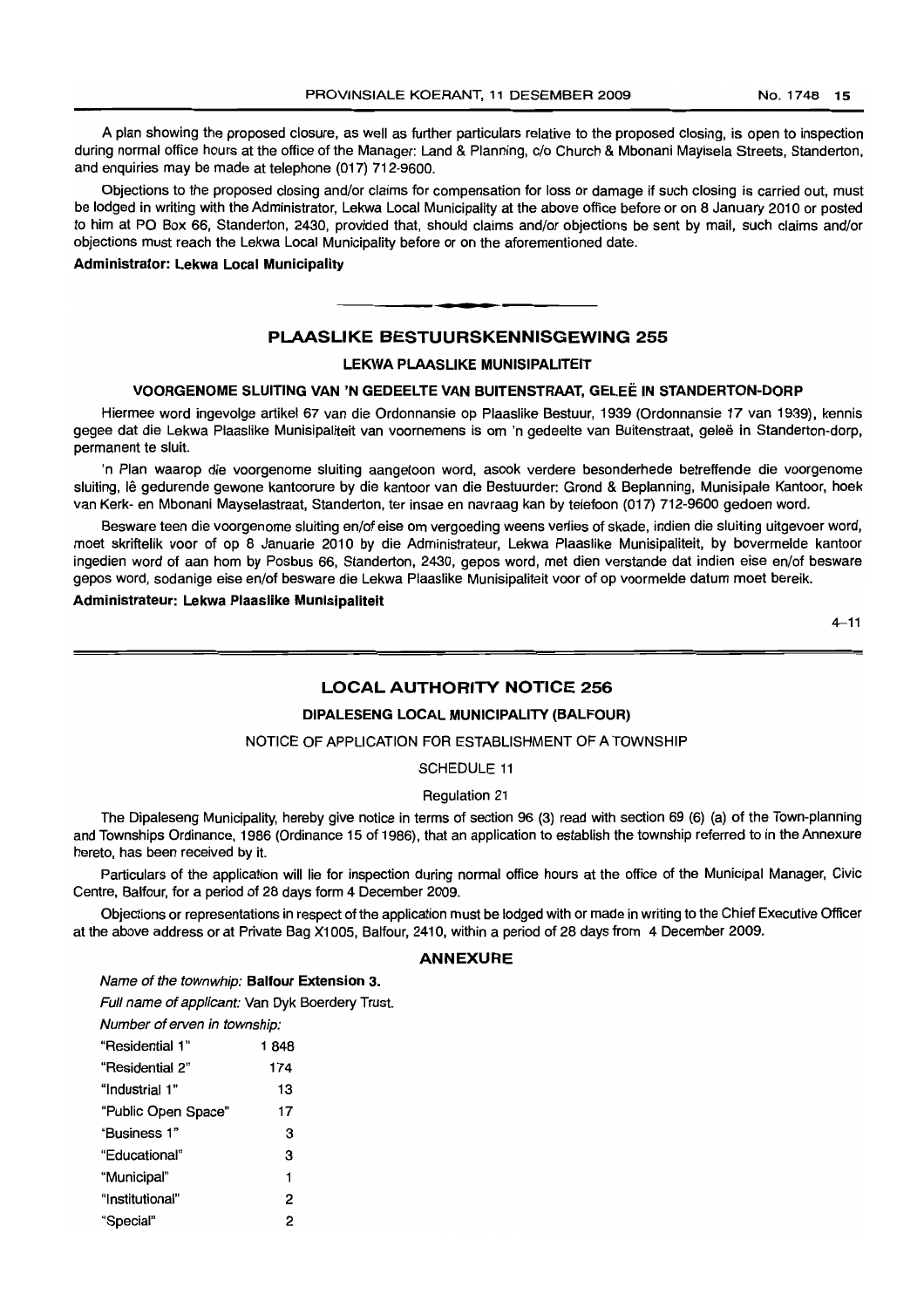Description of land on which township is to be established: Remainder of Portion 1, Vlakfontein 558-IR.

Situation of proposed township: West of West Street, Balfour.

Agent: Mr. A Nienaber, PO Box 1350, Heidelberg, 1438.

Reference: Balfour Ext. 3.

#### **PLAASLIKE BESTUURSKENNISGEWING 256**

**E.**

#### **DIPALESENG PLAASLIKE MUNISIPALITEIT (BALFOUR)**

KENNISGEWING VAN AANSOEK OM STIGTING VAN DORP

BYLAE 11

#### Regulasie 21

Die Dipaleseng Plaaslike Munisipaliteit, gee hiermee ingevolge artikel 96 (3) gelees met artikel 69 (6) (a) van die Ordonnansie op Dorpsbeplanning en Dorpe, 1986 (Ordonnansie 15 van 1986), kennis dat 'n aansoek om die dorp te stig soos uiteengesit in die aangehegte Bylae, deur hom ontvang is.

Besonderhede van die aansoek lê ter insae gedurende gewone kantoorure by die kantoor van die Munisipale Bestuurder, Burgersentrum, Balfour, vir 'n tydperk van 28 dae vanaf 4 Desember 2009.

Besware teen of vertoë ten opsigte van die aansoek moet binne 28 dae vanaf 4 Desember 2009 skriftelik by of tot die Munisipale Bestuurder by bovermelde adres of by Dipaieseng Munisipaiiteit, Privaatsak Xi 005, Balfour, 2410, ingedien of gerig word.

#### **BYLAE**

Naam van dorp: **Balfour Uitbreiding** 3.

Volle naam van aansoeker: Van Dyk Boerdery Trust.

Aantal erwe in voorgestelde dorp:

| "Residensieel 1"      | 1848 |
|-----------------------|------|
| "Residensieel 2"      | 174  |
| "Besigheid 1"         | 3    |
| "Nywerheid 1"         | 13   |
| "Openbare Oop Ruimte" | 17   |
| "Munisipaal"          | 1    |
| "Opvoedkundig"        | 3    |
| "Spesiaal"            | 2    |
| "Institusioneel"      | 2    |

Beskrywing van grond waarop dorp gestig staan te word: Restant van Gedeelte 1 van die plaas Vlakfontein 558-IR. Ligging van die voorgestelde dorp: Wes van Wesstraat, Balfour.

Agent: Mm. A Nienaber, Posbus 1350, Heidelberg, 1438.

Verwysing: Balfour Uitbr. 3.

 $4 - 11$ 

#### **LOCAL AUTHORITY NOTICE 263**

#### **eMALAHLENI LOCAL MUNICIPALITY**

#### **SUBDIVISION OF THE REMAINDER OF HOLDING** 59, **SEEKOEIWATER AGRICULTURAL HOLDINGS**

Notice is hereby given in terms of the provisions of section 6 (8) (a) of the Ordinance on the Subdivision of Land, 1986, that the eMalahleni Local Municipality has received an application for the subdivision of the following property:

Description of the property: Holding 78, Seekoeiwater Agricultural Holdings (3,5784 ha in extent) is to be subdivided as follows:

| Proposed Portion 3 | : | 1,0000 ha |
|--------------------|---|-----------|
| Proposed Portion 4 |   | 1,0000 ha |
| Proposed Remainder |   | 1,0145 ha |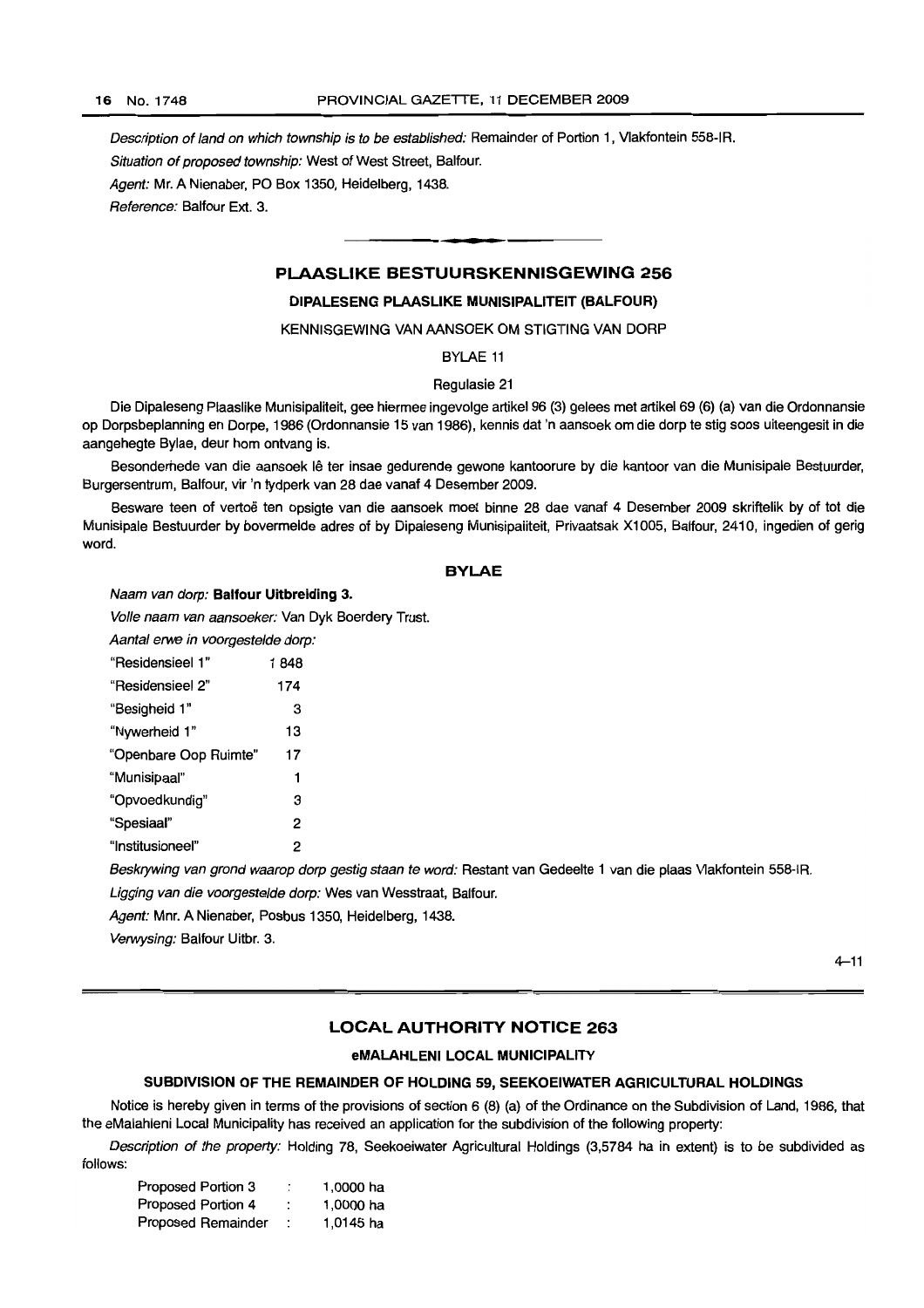Particulars of the proposed subdivision are open for inspection at the office of the Director: Administration and Resource Management, Administrative Centre, eMalahleni during normal office hours.

Any person who wishes to object to or make representations regarding the proposed subdivision, must lodge such objection or representation in writing and in duplicate at the undersigned within a period of 28 (twenty-eight) days from the date of the first publication of this notice.

Date of first publication: <sup>11</sup> December 2009.

#### A.M. LANGA, Municipal Manager

Administrative Centre, Mandela Street, P.O. Box 3, Witbank, 1035

(Notice No. 189/2009)

Prevent delays: please use our reference number.

All correspondence to be addressed to the Municipal Manager.

 $11 - 18$ 

#### LOCAL AUTHORITY NOTICE 264

#### GOVAN MBEKI LOCAL MUNICIPALITY

#### NOTICE OF APPROVAL OF THE GOVAN MBEKI LAND USE SCHEME, 2010

It is hereby given in terms of section 57 (1) (a), read with section 29 (2), of the Town-planning and Townships Ordinance, 1986 (Ordinance 15 of 1986), that the Govan Mbeki Local Municipality has approved the Govan Mbeki Land Use Scheme, 2010, which scheme shall replace all other town-planning schemes in operation in the municipal area of jurisdiction.

The approved scheme is filed with the Director: Department of Agriculture, Rural Development and Land Administration, Nelspruit, as well as with the Govan Mbeki Local Municipality, Manager: Physical Development, Municipal Offices, Secunda and is open for inspection during normal office hours.

The approved scheme is known as the "Govan Mbeki Land Use Scheme, 2010", and shall come into operation on the date of publication of this notice.

#### Dr LH MATHUNVANE, Municipal Manager

Govan Mbeki Local Municipality, Private Bag X1017, Secunda, 2302

(Notice No. 78/2009)

#### LOCAL AUTHORITY NOTICE 265

#### eMALAHLENI LOCAL MUNICIPALITY

#### NOTICE OF APPROVAL OF eMALAHLENI AMENDMENT SCHEME 1039

It is hereby notified in terms of the provisions of section 57 (1) (a) of the Town-planning and Townships Ordinance, 1986, that the eMalahleni Local Municipality has approved the amendment of the eMalahleni Town-planning Scheme, 1991, by the rezoning of Erf 2522, eMalahleni (previously Witbank) Extension 10 from "Residential 1" to "Residential 1" with a density of one house/dwelling per 1 000 m<sup>2</sup>.

Map 3 and the scheme clauses of the amendment scheme are filed with the Director: Department of Agriculture and Land Administration, Mpumalanga Province, and the Municipal Manager of the eMalahleni Local Municipality, and are open for inspection at all reasonable times.

This amendment is known as eMalahleni Amendment Scheme 1039 shall come into operation on date of this publication.

#### A. M. LANGA, Municipal Manager

Civic Centre, Mandela Street, eMalahleni, 1035; PO Box 3, Witbank, 1035 (Notice No. 191/2009)

#### LOCAL AUTHORITY NOTICE 266

eMALAHLENI LOCAL MUNICIPALITY

#### NOTICE OF APPROVAL OF eMALAHLENI AMENDMENT SCHEME 1111

It is hereby notified in terms of the provisions of section 56 (1) (a) (i) of the Town-planning and Townships Ordinance, 1986, that the eMalahleni Local Municipality has approved the amendment of the eMalahleni Town-planning Scheme, 1991, by the rezoning of the Remainder of Erf 1682, Hoeveldpark Extension 1 from "Residential 3" to "Residential 3" with an annexure, Annexure 405 and a Height Zone 5.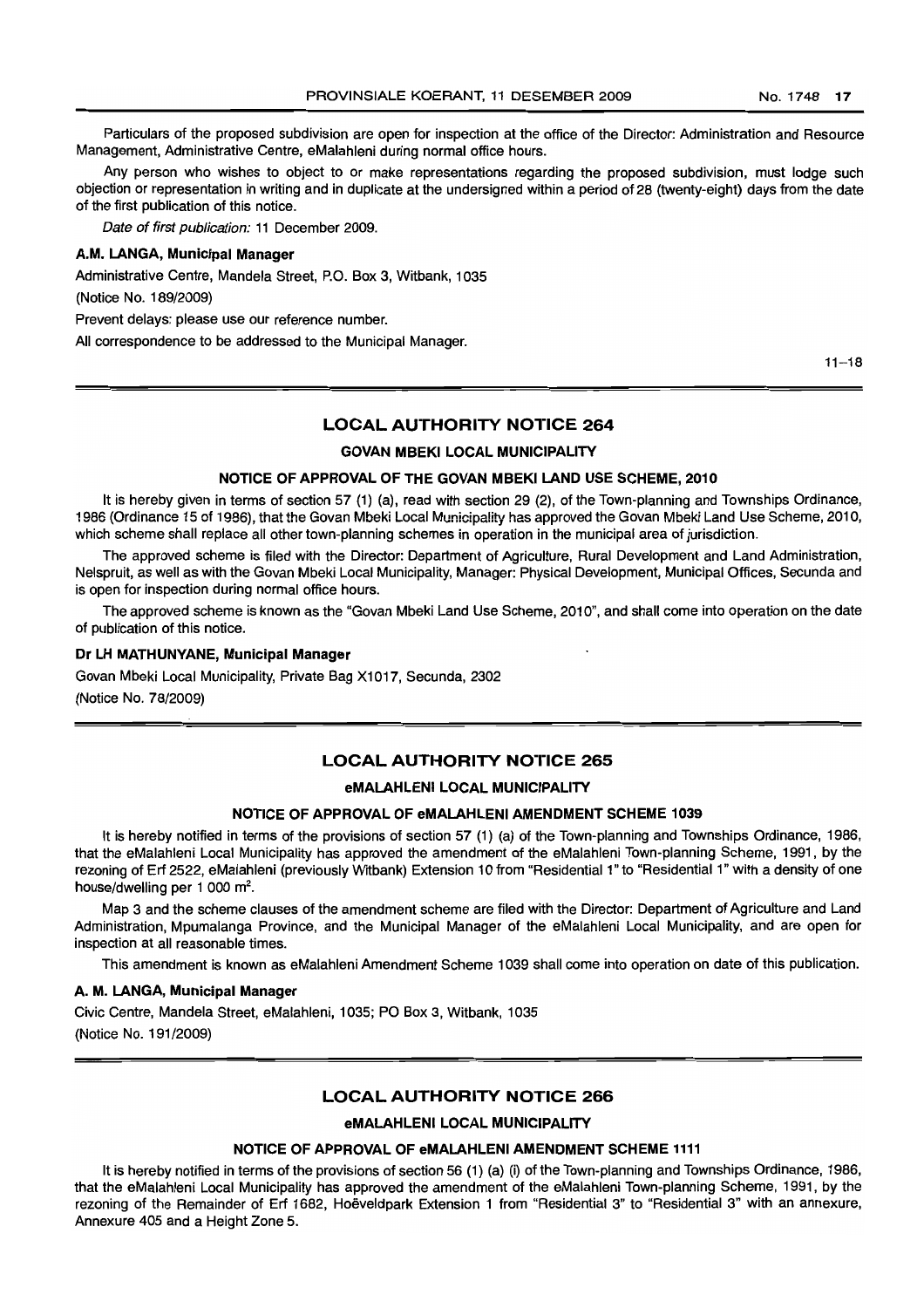Map 3 and the scheme clauses of the amendment scheme are filed with the Director: Department of Agriculture and Land Administration, Mpumalanga Province, and the Municipal Manager of the eMalahleni Local Municipality, and are open for inspection at all reasonable times.

This amendment is known as eMalahleni Amendment Scheme 1111 shall come into operation on date of this publication.

#### A. M. LANGA, Municipal Manager

Civic Centre, Mandela Street, eMalahleni, 1035; PO Box 3, Witbank, 1035 (Notice No. 194/2009)

#### LOCAL AUTHORITY NOTICE 267

#### eMALAHLENI LOCAL MUNICIPALITY

#### NOTICE OF APPROVAL OF eMALAHLENI AMENDMENT SCHEME 1150

It is hereby notified in terms of the provisions of section 57 (1) (a) of the Town-planning and Townships Ordinance, 1986, that the eMalahleni Local Municipality has approved the amendment of the eMalahleni Town-planning Scheme, 1991, by the rezoning of Erf 1949, eMalahleni (previously Witbank), Extension 10 from "Residential 1" to "Special" with an annexure, Annexure 414.

Map 3 and the scheme clauses of the amendment scheme are filed with the Director: Department of Agriculture and Land Administration, Mpumalanga Province, and the Municipal Manager of the eMalahleni Local Municipality, and are open for inspection at all reasonable times.

This amendment is known as eMalahleni Amendment Scheme 1150 shall come into operation on date of this publication.

#### A. M. LANGA, Municipal Manager

Civic Centre, Mandela Street, eMalahleni, 1035; PO Box 3, Witbank, 1035 (Notice No. 193/2009)

#### LOCAL AUTHORITY NOTICE 268

#### eMALAHLENI LOCAL MUNICIPALITY

#### NOTICE OF APPROVAL OF eMALAHLENI AMENDMENT SCHEME 1161

It is hereby notified in terms of the provisions of section 57 (1) (a) of the Town-planning and Townships Ordinance, 1986, that the eMalahleni Local Municipality has approved the amendment of the eMalahleni Town-planning Scheme, 1991, by the rezoning of Erf 1819, eMalahleni (previously Witbank) Extension 8, from "Residential 1" to "Special" with an annexure, Annexure 417.

Map 3 and the scheme clauses of the amendment scheme are filed with the Director: Department of Agriculture and Land Administration, Mpumalanga Province, and the Municipal Manager of the eMalahleni Local Municipality, and are open for inspection at all reasonable times.

This amendment is known as eMalahleni Amendment Scheme 1161 shall come into operation on the date of this publication.

#### A. M. LANGA, Municipal Manager

Civic Centre, Mandela Street, eMalahleni, 1035; PO Box 3, Witbank, 1035

Notice Number: 195/2009

#### LOCAL AUTHORITY NOTICE 269

#### eMALAHLENI LOCAL MUNICIPALITY

#### NOTICE OF APPROVAL OF eMALAHLENI AMENDMENT SCHEME 1178

It is hereby notified in terms of the provisions of section 57 (1) (a) of the Town-planning and Townships Ordinance, 1986, that the eMalahleni Local Municipality has approved the amendment of the eMalahleni Town-planning Scheme, 1991, by the rezoning of Erf 16, President Park Extension 5, from "Institutional" to "Business 2" and "Public Road".

Map 3 and the scheme clauses of the amendment scheme are filed with the Director: Department of Agriculture and Land Administration, Mpumalanga Province, and the Municipal Manager of the eMalahleni Local Municipality, and are open for inspection at all reasonable times.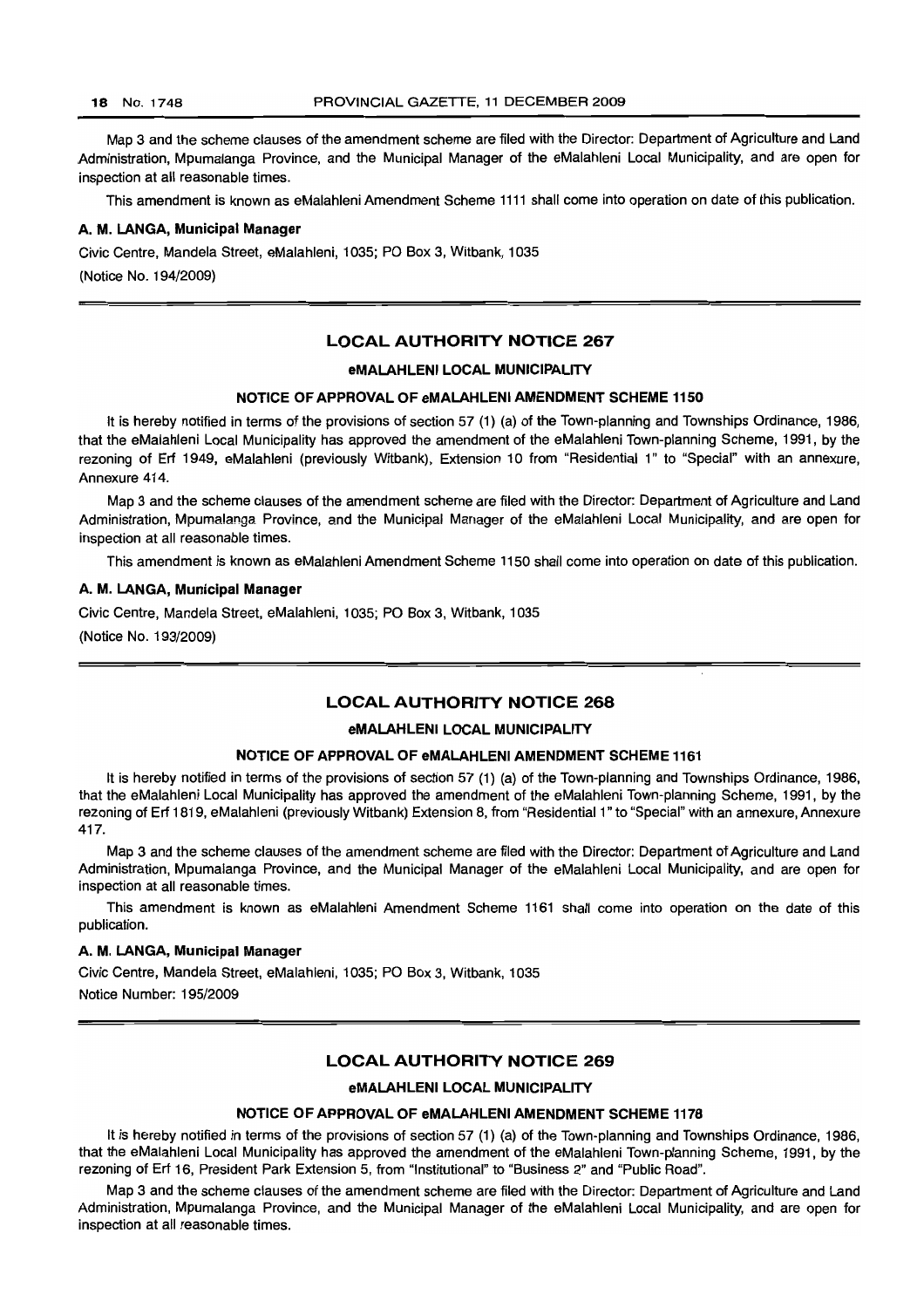This amendment is known as eMalahleni Amendment Scheme 1178 shall come into operation on the date of this publication.

#### A. M. LANGA; Municipal Manager

Civic Centrem, Mandela Street, eMalahleni, 1035; PO Box 3, Witbank, 1035 Notice Number: 196/2009

#### LOCAL AUTHORITY NOTICE 270

#### PIXLEY KA SEME LOCAL MUNICIPALITY

It is hereby notified in terms of section 79 of the Town-planning and Townships Ordinance 15 of 1986, that the MEC for Agriculture and Land Administration has approved the extension of the boundaries of Wakkerstroom in terms of section 69 (6) (a) and 86 (2) of the Town-planning and Townships Ordinance 15 of 1986 for the incorporation of Portions 5, 11 and 56 of the Remainder of Portion 1 of the Townlands of Marthinus Wesselstroom, into the town of Wakkerstroom.

The amended general plan and sketch plans will be open for inspection at the offices of S.E. Lauterbach and Associates, 32 Ayliff Street, Newcastle, or at the Offices of Pixley Ka Seme Local Municipality, cnr Joubert & Laingsnek Street, Volksrust.

The above-mentioned amended General Plan will come into operation on the date of publication of this notice.

Pixley ka Seme Local Municipality, Private Bag X9011, Volksrust, 2470.

#### LOCAL AUTHORITY NOTICE 271

#### NELSPRUIT AMENDMENT SCHEME 1457

It is hereby notified in terms of section 57 (1) of the Town-planning and Townships Ordinance, 1986, that the Mbombela Local Municipality, approved the amendment of the Nelspruit Town-planning Scheme, 1989, by the rezoning of Erf 189, Nelspruit Extension (No.4 Russell Street), from "Business 1" to "Business 1" with Annexure conditions.

Copies of the amendment scheme are filed with the Director, Department of Agriculture, Rural Development and Land Administration, Nelspruit, and the office of the Municipal Manager, Civic Centre, Nef Street, Nelspruit, and are open for inspection at all reasonable times.

This amendment scheme is known as the Nelspruit Amendment Scheme 1457 and shall come into operation on the date of publication hereof.

A copy of this notice will be provided in Afrikaans or Siswati to anyone requesting such in writing within 30 days of this notice.

#### F. S. SIBOZA, Acting Municipal Manager

Mbombela Local Municipality, PO Box 45, Nelspruit, 1200

### LOCAL AUTHORITY NOTICE 272

#### WHITE RIVER AMENDMENT SCHEME 303

It is hereby notified in terms of section 57 (1) of the Town-planning and Townships Ordinance, 1986, that the Mbombela Local Municipality, approved the amendment of the White River Town-planning Scheme, 1985, by the rezoning of Portion 13 of Erf 1277, White River Township, from "Business 2" to "Special" with Annexure conditions.

Copies of the amendment scheme are filed with the Director, Department of Agriculture, Rural Development and Land Administration, Nelspruit, and the office of the Municipal Manager, Civic Centre, Nel Street, Nelspruit, and are open for inspection at all reasonable times.

This amendment scheme is known as the White River Amendment Scheme 303 and shall come into operation on the date of publication hereof.

A copy of this notice will be provided in Afrikaans or Siswati to anyone requesting such in writing within 30 days of this notice.

#### F. S. SIBOZA, Acting Municipal Manager

Mbombela Local Municipality, PO Box 45, Nelspruit, 1200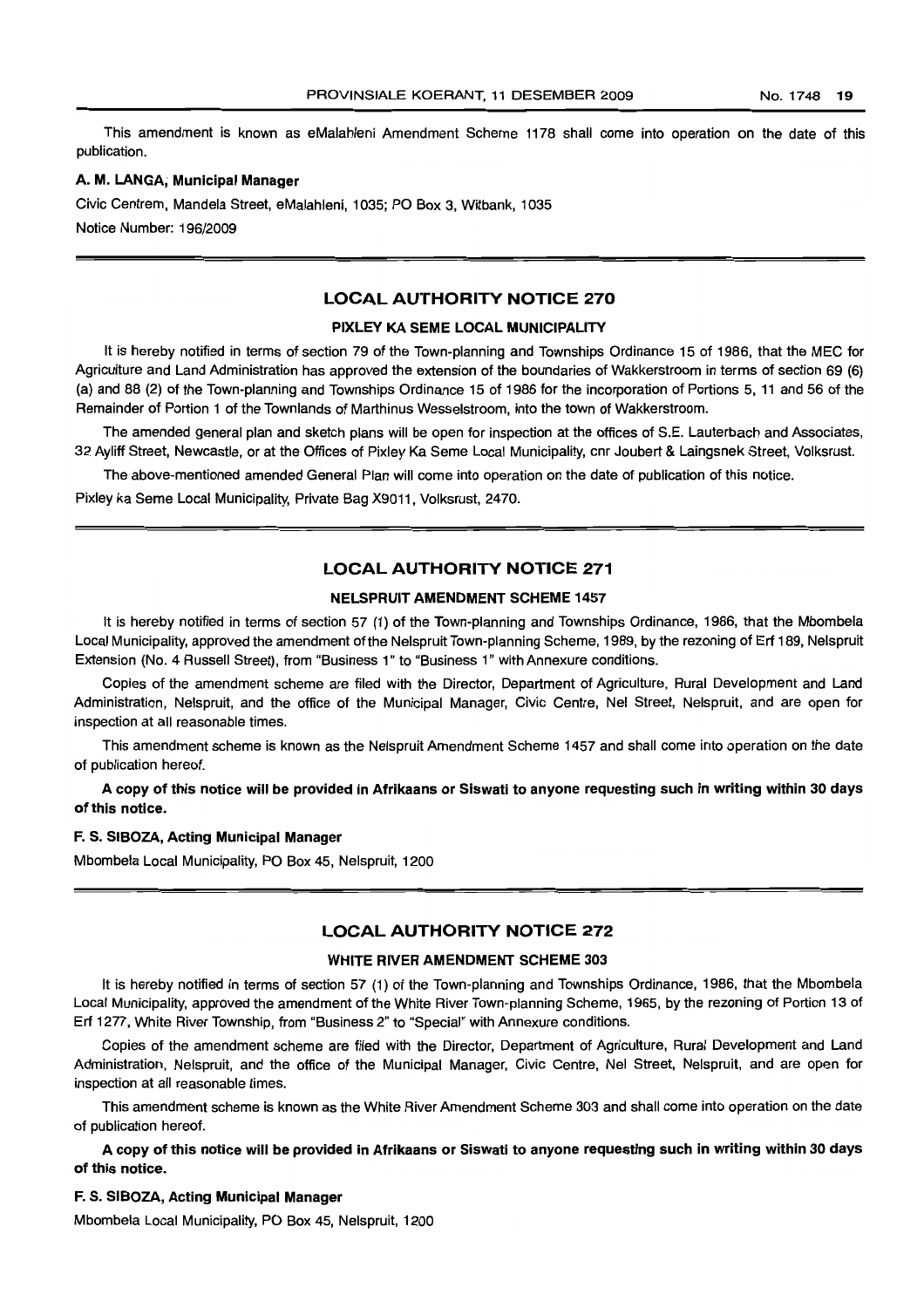#### **LOCAL AUTHORITY NOTICE 273**

#### **STEVE TSHWETE LOCAL MUNICIPALITY**

#### **PROPOSED PERMANENT CLOSURE OF A PORTION OF APRIL STREET, MIDDELBURG X33**

Notice is hereby given in terms of section 67 (3) of the Local Government Ordinance 17 of 1939, that the Steve Tshwete Municipality intends to permanently close a portion of April Street, Middelburg X33.

A plan indicating the road that the Council intends to close will be open for inspection during office hours at the office of the Municipal Manager, Steve Tshwete Municipality, corner of Church and Wanderers Streets, Middelburg, for the period of 30 days from the date of publication of this notice.

Any objections to or representations in respect of the application must be lodged with or made in writing to the Municipal Manager at the above address or at PO Box 14, Middelburg, 1050, within a period of 30 days from the date of publication of this notice.

#### W **D FOUCHE, Municipal Manager**

#### **PLAASLIKE BESTUURSKENNISGEWING 273**

I **• E**

**STEVE TSHWETE LOCAL MUNICIPALITY**

#### **VOORGESTELDE PERMANENTE SLUITING VAN 'N GEDEELTE VAN APRILSTRAAT, MIDDELBURG X33**

Kennis geskied hiermee ingevolge die bepalings van artikel 67 (3) van die Plaaslike Bestuur Ordonnansie 17 van 1939, dat die Steve Tshwete Munisipaliteit van voornemens is om 'n gedeelte van Aprilstraat, Middelburg X33 permanent te sluit.

'n Plan wat die straat wat die Munisipale Raad van voornemens is om te sluit aandui, lê gedurende normale kantoorure by die Munisipale Bestuurder, Steve Tshwete Munisipaliteit, hoek van Kerk- en Wandererstraat, Middelburg, 30 dae vanaf die datum van publikasie van hierdie kennisgewing.

Besware teen of vertoe ten opsigte van die aansoek moet binne 'n tydperk van 30 dae vanaf datum van publikasie van hierdie kennisgewing skriftelik by die Steve Tshwete Munisipaliteit, Posbus 14, Middelburg, 1050, ingedien of gerig word.

#### W **D FOUCHE, Munisipale Bestuurder**